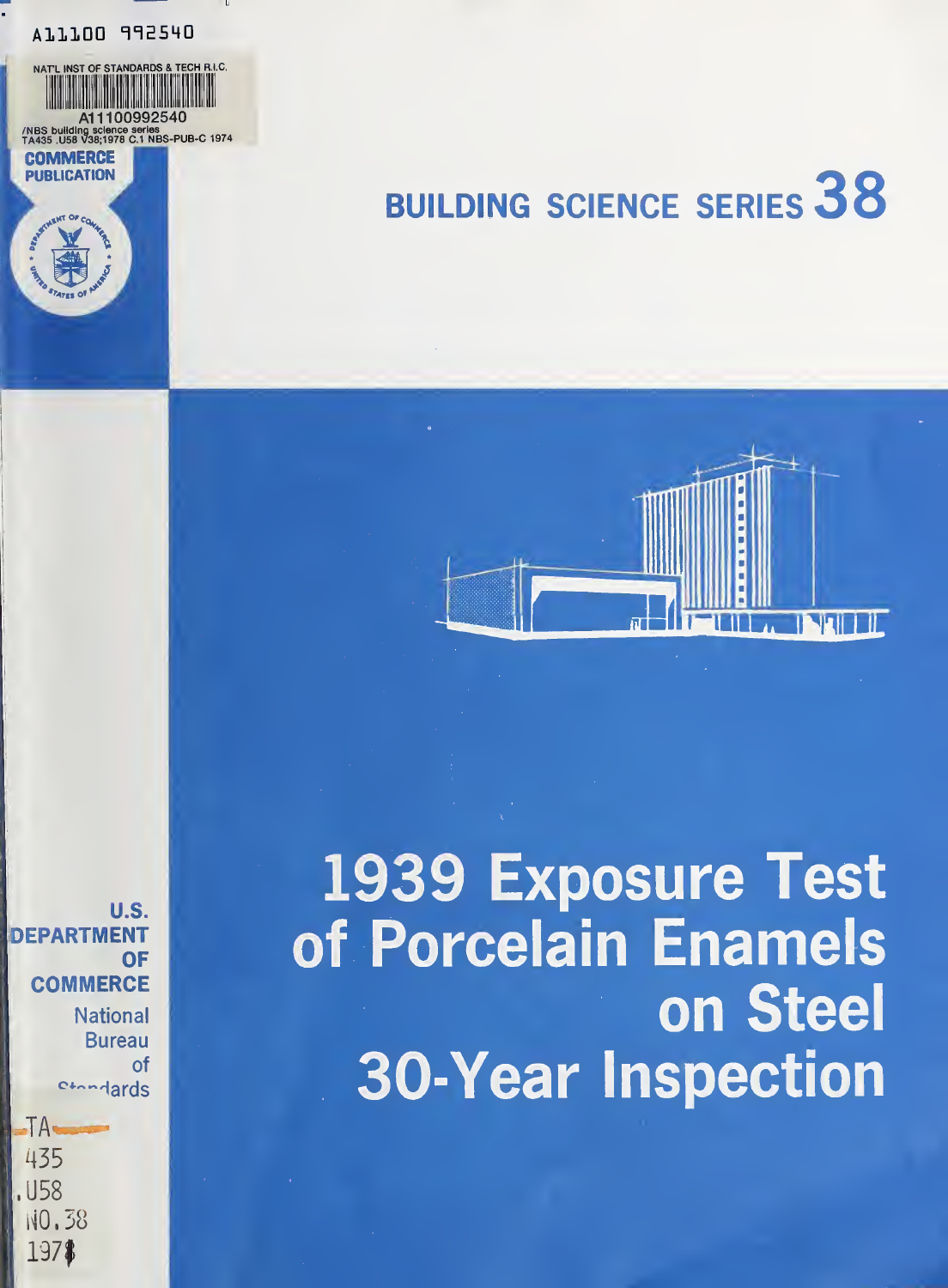#### The Building Science Series

The Building Science Series disseminates technical information developed at the National Bureau of Standards on building materials, components, systems and whole structures. The Series presents research results, test methods and performance criteria related to the structural and environmental functions and the durability and safety characteristics of building elements and systems.

These publications, similar in style and content to the NBS Building Materials and Structures Reports (1938—59), are directed toward the manufacturing, design, construction and research segments of the building industry, standards organizations and officials responsible for building codes.

The material for this Series originates principally in the Building Research Division of the NBS Institute for Applied Technology. The publications are divided into three general groups: Building Systems and Processes; Health, Safety and Comfort; and Structures and Materials. Listed below are other publications in the category of-

#### Structures and Materials

- Interrelations Between Cement and Concrete Properties: Part 1, Materials and Techniques, Water Requirements and Trace Elements. (C13.29/2:2) 35 cents
- Weather Resistance of Porcelain Enamels: Effect of Exposure Site and Other Variables After Seven Years. (C13.29/2:4) 20 cents
- Interrelations Between Cement and Concrete Properties: Part 2, Sulfate Expansion, Heat of Hydration, and Autoclave Expansion. (C13.29/2:5) 35 cents
- Some Properties of the Calcium Aluminoferrite Hydrates. (C13.29/2:6) 20 cents
- Organic Coatings, Properties, Selection, and Use (C13.29/2.7) \$2.50
- Interrelations Between Cement and Concrete Properties : Part 3, Compressive Strengths of Portland Cement Test Mortars and Steam-Cured Mortars. (C13.29/2:8) 55 cents
- Thermal-Shock Resistance for Built-Up Membranes (C13.29/2:9) 20 cents
- Shrinkage and Creep in Prestressed Concrete. (C13.29/2:13) 15 cents
- Experimental Determination of Eccentricity of Floor Loads Applied to a Bearing Wall. (C13.29/2:14) 15 cents
- Interrelations Between Cement and Concrete Properties: Part 4, Shrinkage of Hardened Portland Cement Pastes. (C13.29/2:15) 75 cents
- Causes of Variation in Chemical Analyses and Physical Tests of Portland Cement. (C13.29/2:17) 40 cents
- A Study of the Variables Involved in the Saturating of Roofing Felts. (C13.29/2:19) 30 cents
- Proceedings of a Seminar on the Durability of Insulating Glass. (C13.29/2:20) 75 cents
- Hail Resistance of Roofing Products. (C13.29/2:23) 25 cents
- Natural Weathering of Mineral Stabilized Asphalt Coatings on Organic Felt. (C13.29/2:24) 30 cents
- Structural Performance Test of a Building System. ( (C13.29/2:25) \$1.25
- Exploratory Studies of Early Strength Development in Portland Cement Pastes and Mortars. (C13.29/2:28) 25 cents
- <sup>1964</sup> Exposure Test of Porcelain Enamels on Aluminum—Three Year Inspection. (C13.29/2:29) <sup>25</sup> cents
- Flexural Behavior of Prestressed Concrete Composite Tee—Beams (C13.29/2:31) <sup>25</sup> cents
- Compressive Strength of Slender Concrete Masonry Walls (C13.29/2:33) 40 cents
- Strength of Masonry Walls Under Compressive and Transverse Loads (C13.29/2:34) 70 cents

Send orders (use Superintendent of Documents Catalog Nos.) with remittance to:

Superintendent of Documents, U.S. Government Printing Office, Washington, D.C. 20402.

Remittance from foreign countries should include an additional one-fourth of the purchase price for postage.

[See mailing list announcement on last page.]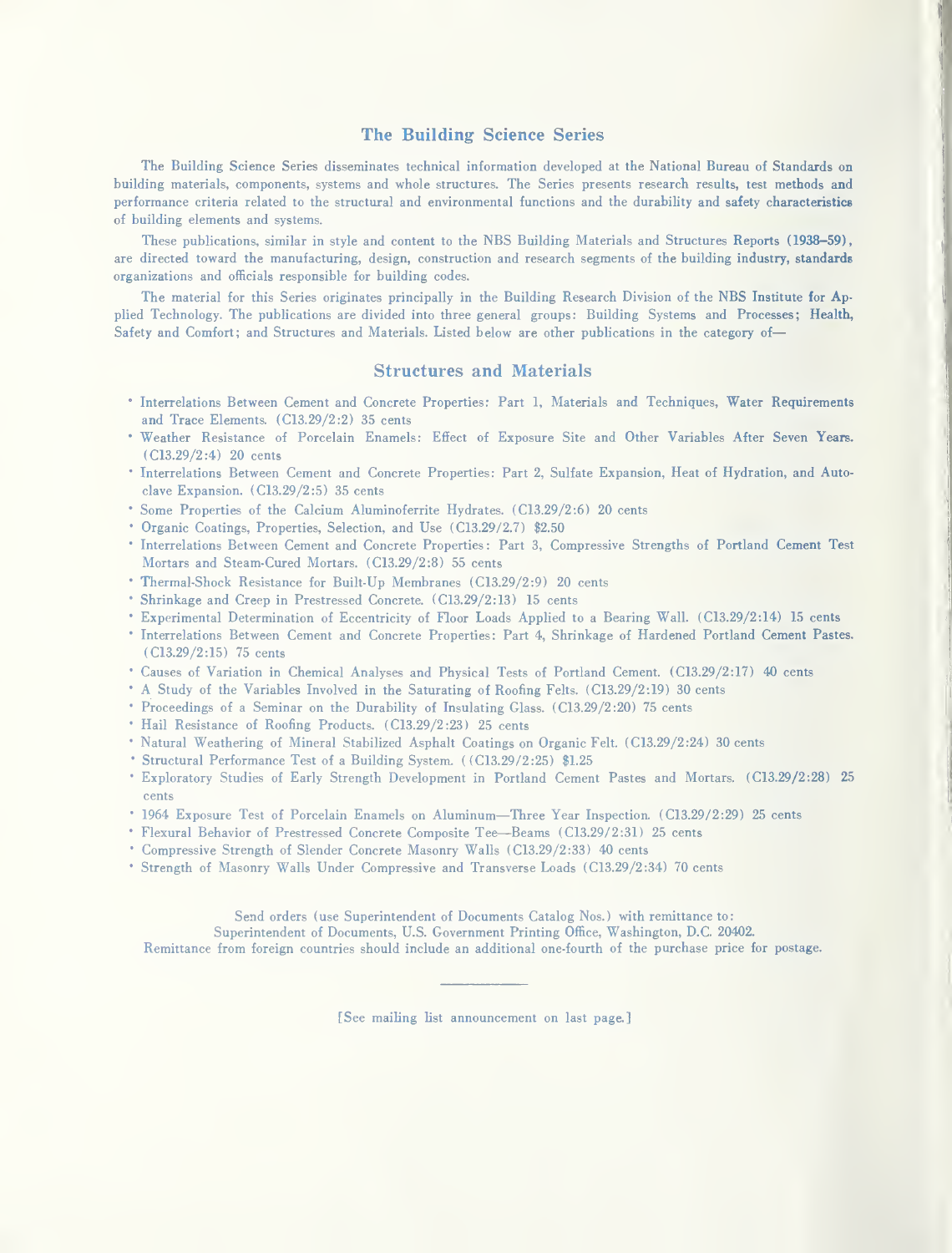## UNITED STATES DEPARTMENT OF COMMERCE . Maurice H. Stans, Secretary

NATIONAL BUREAU OF STANDARDS • Lewis M. Branscomb, Director

# 1939 Exposure Test of Porcelain Enamels on Steel 30-Year Inspection

Margaret A. Baker

Building Research Division Institute for Applied Technology National Bureau of Standards Washington, D.C. 20234



## Building Science Series 38

Nat. Bur. Stand. (U.S.), Bldg. Sci. Ser. 38, 9 pages (Aug. 1971) CODEN: BSSNB

Issued August 1971

For sale by the Superintendent of Documents, U.S. Government Office Washington, D.C. 20402 (Order by SD Catalog No. C  $13.29/238$ ), Price  $25$  cents Stock Number 0303-0897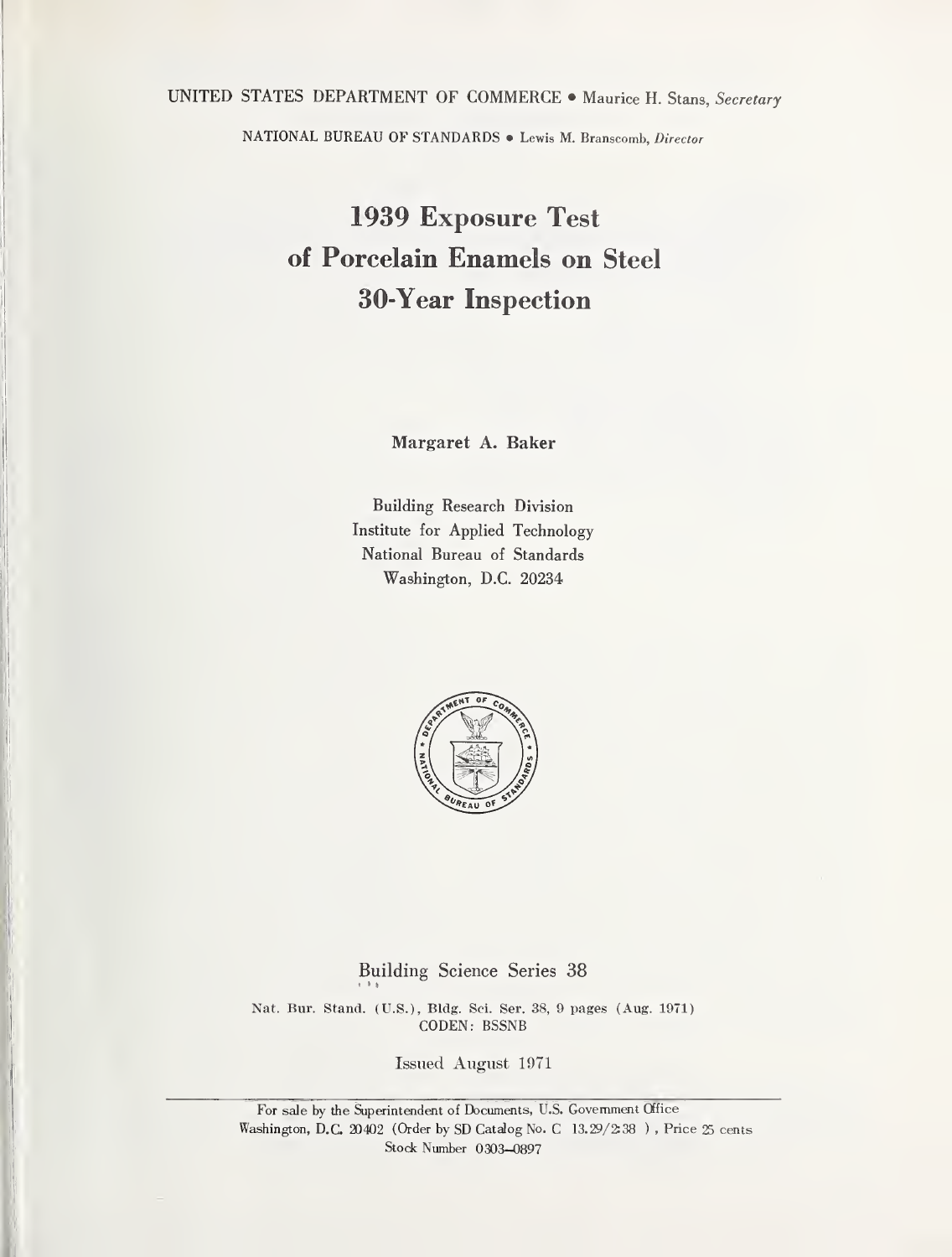# **Contents**

|    | Page |
|----|------|
|    |      |
|    |      |
|    |      |
|    |      |
|    |      |
| 3. |      |
|    | 5    |
|    |      |
|    |      |
|    |      |
|    |      |
|    |      |
|    |      |
| 5. |      |
| 6. |      |
|    |      |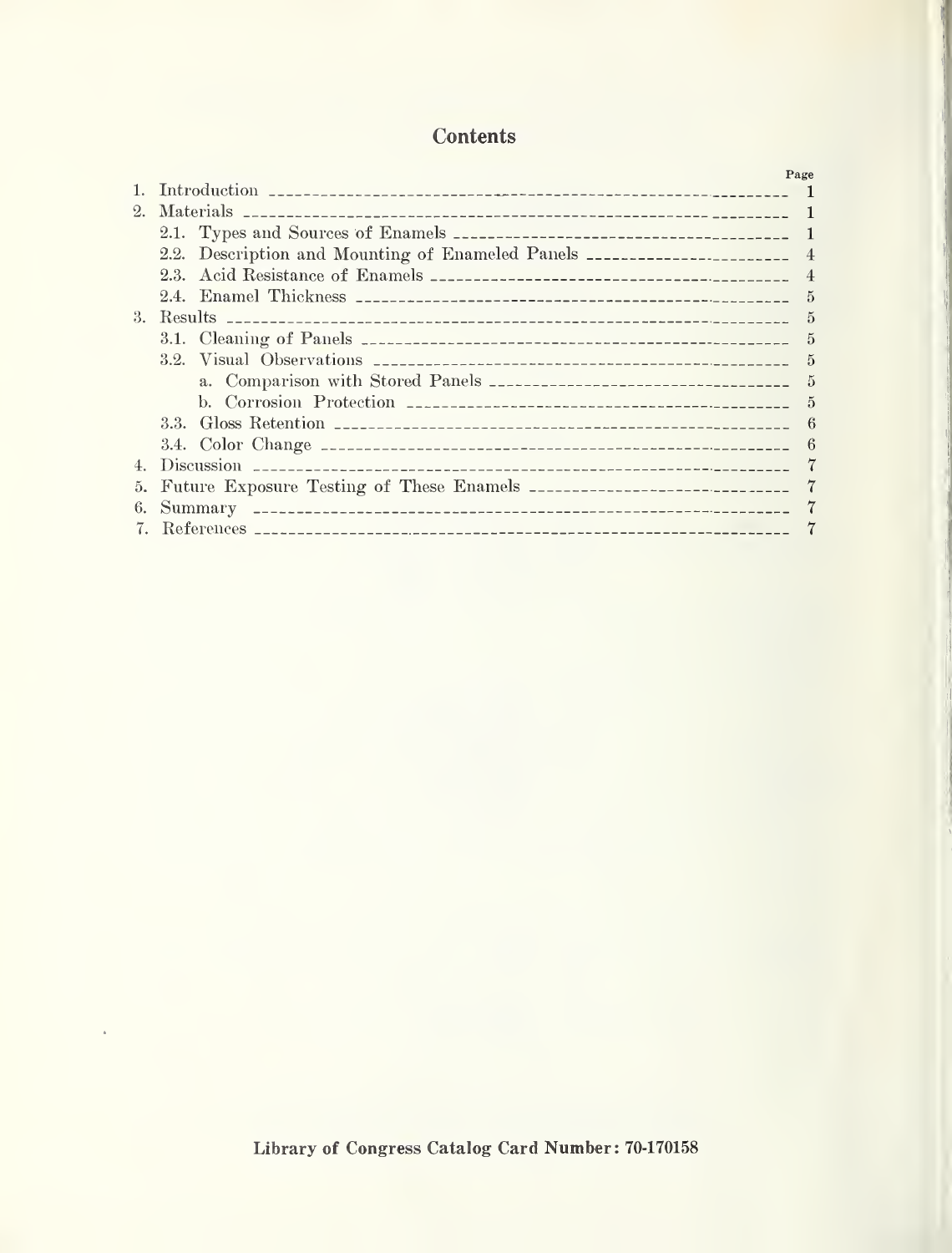# 30-Year Inspection

#### Margaret A. Baker\*

The weather resistance of 192 porcelain enameled panels representing 14 enamel types<br>was evaluated after being exposed for 30 years at Washington, D.C. A direct correlation<br>was found between the acid resistance and weather porcelain enamel protected the base metal from corrosion if the initial coverage was complete.

Similar evaluations and findings were made on 58 panels representing 13 enamel types that were added to this test in 1947.

Key words : Acid resistance ; color ; gloss ; porcelain enamel ; weather resistance.

### 1. Introduction

Porcelain enamels have long been used as an exterior finish for office buildings, store fronts, and gasoline filling stations. Porcelain enamel's popularity has depended largely on the wide variety of colors available, ease of installation, and the pros pect of <sup>a</sup> long maintenance-free service life. When this exposure test was initiated in 1939, there had been reports of porcelain enameled street signs that had been exposed for as long as 25 years with no apparent degradation. However, there had also been reports of porcelain enameled in stallations where both the gloss and color had changed markedly after only ten years' exposure. The goals of this test were to determine an enamel's durability, as measured by changes in gloss and color, and to develop accelerated tests to predict an enamel's weatherability.

A total of <sup>864</sup> one-foot (30.48-cm) square and an equal number of  $4 \times 6$ -in  $(10.16 \times 15.24$ -cm) laboratory specimens were prepared by twelve cooperating manufacturers. Of the 864 large panels, 768 were exposed and 96 were placed in storage for use as reference standards. Duplicate panels of each of the 96 different enamels were exposed at four exposure sites : Washington, D.C. St. Louis, Missouri; Lakeland, Florida; and Atlantic City, New Jersey. These enamels have been inspected and measured for changes in gloss and color after 1  $[1]^1$ , 7  $[2]$ , and 15  $[3]$  years' exposure. Exposure testing was discontinued at all sites except Washington after the 15-year inspection. The enamels at Washington were returned to the exposure racks after their 15-year inspection for an additional 15 years' exposure.

This paper is primarily a summary of the re sults of the  $30 - \hat{Y}$ ear Inspection of the original 96 enamels exposed at Washington, D.C. It also includes a summary of the 23- Year Inspection of <sup>29</sup> enamels added to this test in 1947. A description of the original enamels and earlier exposure data [1,2,3] will be repeated in this report since the earlier reports are out of print.

#### 2. Materials

#### 2.1. Types and Sources of Enamels

The enameled panels were supplied by 12 co operating companies who were active in the field of architectural enamels in 1939. The frits<sup>2</sup> and various mill additions<sup>3</sup> for preparing the enamels were supplied by 4 frit companies. Each of these 4 companies furnished the materials for each of the 14 enamel types to the 12 fabricators who applied the enamel to the metal panels. By this arrangement, it was possible to introduce the two variables of frit source and fabricator. The frits were all proprietary products for which no chemical analyses were available. It is probable that there were at least minor variations in composition of the four enamels of any one type as supplied by the different frit companies. Likewise, the 12 fabricators probably produced enamels of slightly different properties from the same frit because of minor variations in the mill batch, the milling procedure, and firing conditions. Thus, although the investigation included nominally only 14 enamel types, there were, in effect, 96 somewhat different enamels under study. These enamels are listed in table 1.

<sup>•</sup>Research Associate from the Porcelain Enamel Institute at the National Bureau of Standards, Washington, D.C, <sup>1964</sup> to

present. ' Figures in brackets indicate the literature references at the end of this paper.

 $^2$  Frit is the principal ingredient used in preparing porcelain<br>enamels. It is formed by melting suitable raw materials and<br>then quenching the molten mass.<br> $^3$ In the preparation of an enamel for application to sheet<br>ir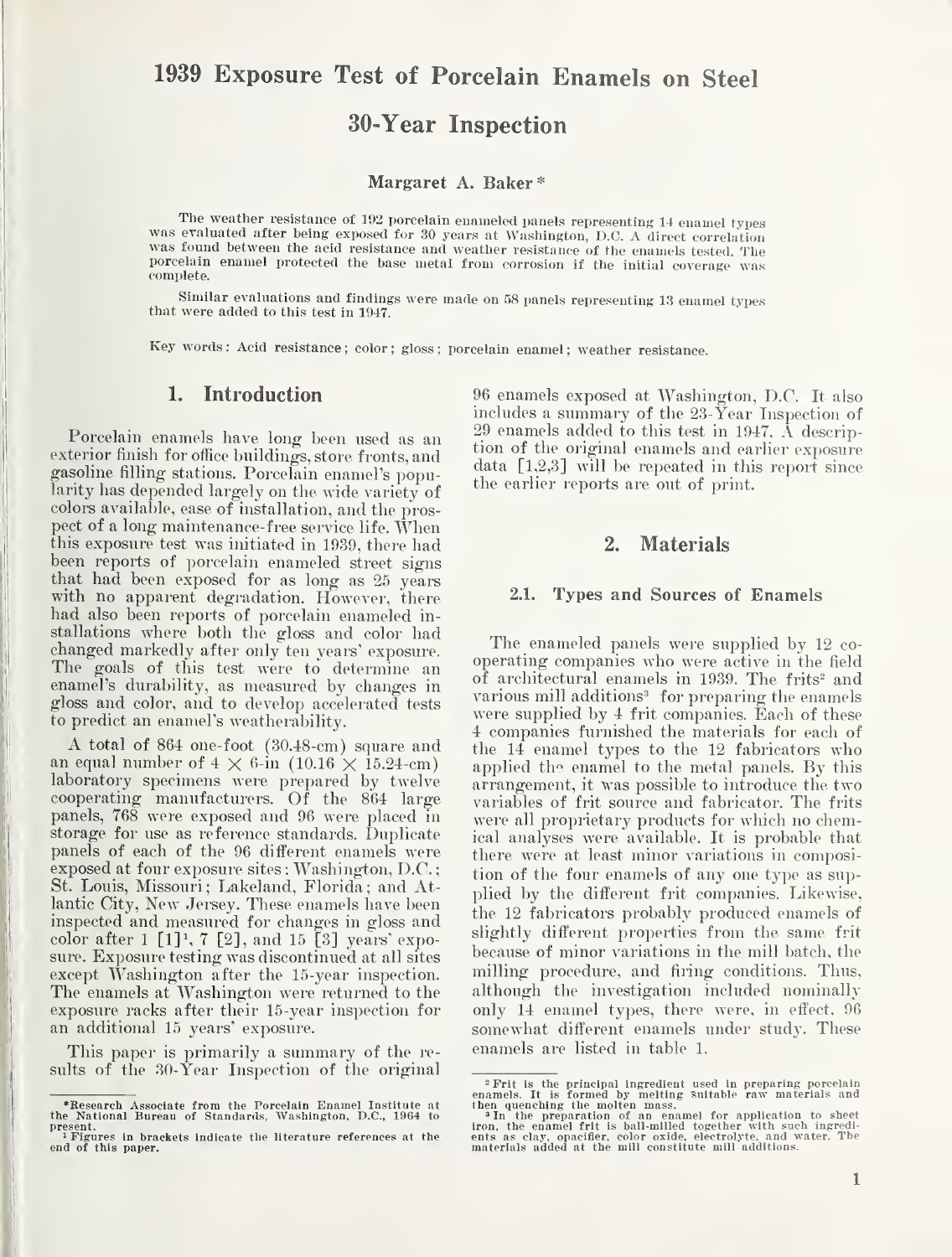| l                  |         |
|--------------------|---------|
|                    |         |
|                    |         |
|                    |         |
|                    |         |
|                    |         |
|                    |         |
|                    |         |
|                    |         |
|                    |         |
|                    |         |
|                    |         |
|                    |         |
|                    |         |
| ¢                  |         |
| ţ                  |         |
|                    |         |
|                    |         |
| I                  |         |
|                    |         |
|                    |         |
|                    |         |
|                    |         |
|                    |         |
|                    |         |
|                    |         |
|                    | I<br>j  |
|                    |         |
|                    |         |
|                    |         |
|                    |         |
| Ĵ                  | OIBIBID |
|                    |         |
|                    |         |
| l088.              |         |
| t<br>i             |         |
|                    |         |
| į                  | I       |
| l                  |         |
| ł<br>$\frac{1}{2}$ |         |
|                    |         |
|                    |         |
|                    |         |
|                    |         |
|                    |         |
|                    |         |
|                    | l       |
| ļ                  |         |
|                    |         |
|                    |         |
|                    |         |
| l<br>ВI.           |         |
|                    |         |
|                    |         |

 $\ddot{\phantom{a}}$ 

|                                               |                                                                                                             | 5 yr                                        | units)            |                                                               |  | stoowtite<br>Noowtite                      |                   |                                                                                                          | aser<br>al#al#         |                      | ဖြစ်စµ်<br>မြစ်စြေး                                                                                                                                                                                                                                                                                                            |                         |                      | ာက္ ကို တဲ့<br>(၂) တဲ့ ကို တဲ့                                                                  |                |                    | まるます                                                                                       |                   |                                    | ြမ္းတဲ့ ဓားကလံများ<br>မြောက်လက္ကြဲတစ္ခုမ်ား            |                     | alooooH4a                                                                                                                                                                                                                                                                                                                                                                                                                                                  |                     |                                                                                                                                                                                                                                                                                                                                                     |
|-----------------------------------------------|-------------------------------------------------------------------------------------------------------------|---------------------------------------------|-------------------|---------------------------------------------------------------|--|--------------------------------------------|-------------------|----------------------------------------------------------------------------------------------------------|------------------------|----------------------|--------------------------------------------------------------------------------------------------------------------------------------------------------------------------------------------------------------------------------------------------------------------------------------------------------------------------------|-------------------------|----------------------|-------------------------------------------------------------------------------------------------|----------------|--------------------|--------------------------------------------------------------------------------------------|-------------------|------------------------------------|--------------------------------------------------------|---------------------|------------------------------------------------------------------------------------------------------------------------------------------------------------------------------------------------------------------------------------------------------------------------------------------------------------------------------------------------------------------------------------------------------------------------------------------------------------|---------------------|-----------------------------------------------------------------------------------------------------------------------------------------------------------------------------------------------------------------------------------------------------------------------------------------------------------------------------------------------------|
| Color change after                            |                                                                                                             | $\boldsymbol{Y}$<br>$\overline{30}$         | (NBS              |                                                               |  | edediriya<br>edediriya                     |                   | $\frac{1}{2}$                                                                                            | $\frac{1}{1.9}$        |                      |                                                                                                                                                                                                                                                                                                                                | $\cdot$<br>호호코호<br>아프야크 |                      | ়ণ কণ<br>တံတဲ့ စန်းကို                                                                          |                |                    | anoin<br>HHHH                                                                              |                   |                                    | der de de de<br>de de de desemble<br>de de de de de de |                     | oarocchha                                                                                                                                                                                                                                                                                                                                                                                                                                                  |                     | ត្តដឹង១១ភូមិដែ<br>ព្រះដឹង១១ភូមិដែ                                                                                                                                                                                                                                                                                                                   |
|                                               |                                                                                                             | FT,<br>$\overline{\phantom{0}}$             |                   |                                                               |  | 역바드로크의쪽의<br>Oing Oal OU<br>G G W G G G G G |                   |                                                                                                          | sas<br>SSEE            |                      |                                                                                                                                                                                                                                                                                                                                | okidia<br>Tuga          |                      | $\frac{6.91}{2.07}$                                                                             | $\mathbb{I}$   |                    | 22361<br>2016<br>2016                                                                      |                   |                                    | rarentes<br>Sagurias                                   |                     | ျဖစ္သစ္ ၁၀၀၀<br>ဥပုဂံမွာ ၁၀၀၀၀<br>မြန္မာ ၁၀၀၀၀၀                                                                                                                                                                                                                                                                                                                                                                                                            |                     | ၉၀၀၀၀<br>၁၉၀၀၀<br>၁၉၀၀<br>Н<br>$\mathbf{I}$                                                                                                                                                                                                                                                                                                         |
|                                               | after<br>retained                                                                                           | F.<br>$\sim$                                |                   | 880-1-371-2<br>ロミロキュアエリ<br>エミストラー                             |  |                                            |                   |                                                                                                          | anan<br>Sabat<br>Nanan |                      | ದ ದೇಹ<br>ಬಗ್ಗೆ ಹಿಂದೆ<br>ಸ್ಪರ್ಧೆ                                                                                                                                                                                                                                                                                                |                         |                      | $\frac{13.2}{38.0}$                                                                             |                |                    | ender<br>Salt                                                                              |                   |                                    | odoxurio<br>Sinaxessa<br>Oboxurio                      |                     |                                                                                                                                                                                                                                                                                                                                                                                                                                                            |                     | ၂၀ <del>၂</del> ကိုယ့်<br>၂ ရက္က ကိုယ့်<br>၂ ရက်ကိုယ်ကို<br>$\frac{1}{2}$                                                                                                                                                                                                                                                                           |
|                                               | $\frac{\alpha}{2}$ 0.88<br>Percentage                                                                       | H,<br>$\frac{15}{11}$                       |                   | ြစ္တစ္ ေရးအဖြဲ႕<br>အဆို႕ ေရးအစိတ္တပ္တဲ့<br>မြန္မာ ေရးေရးအဖြဲ႕ |  |                                            |                   |                                                                                                          | occ+<br>Signe          |                      | 유로토주<br>중화중국<br>유래동료                                                                                                                                                                                                                                                                                                           |                         |                      | $\frac{1}{10}$ .0                                                                               |                |                    | ender<br>Silon<br>Silon                                                                    |                   |                                    |                                                        |                     | <b>おおててものです。そのことにものの</b><br>そのでもです。 そのこと                                                                                                                                                                                                                                                                                                                                                                                                                   |                     | $\frac{13.8889}{21.8889}$<br>$\frac{1}{1}$<br>$\frac{1}{2}$                                                                                                                                                                                                                                                                                         |
|                                               |                                                                                                             | ķ,<br>$\frac{30}{2}$                        | ename             | rtherets<br>Erstess                                           |  |                                            | ename             |                                                                                                          |                        | ename                | ။<br>အိုကိုကိုင်း<br>(၂) မိုကို                                                                                                                                                                                                                                                                                                |                         | enamel               | $\frac{10.9}{10.9}$                                                                             |                | enamel             | cianoj<br>cineia<br>mmb                                                                    | ename             |                                    | rantonica<br>Catriconica<br>Panachen                   | ename               | ा बनान बना गुना<br>कर्ना संसद्ध गुना हुए<br>भाग बना के बना के स                                                                                                                                                                                                                                                                                                                                                                                            | enam                | $\begin{array}{c}\n 17.73 \\  14.73 \\  17.73 \\  17.73 \\  17.73 \\  18.73 \\  19.73 \\  19.73 \\  19.73 \\  19.73 \\  19.73 \\  19.73 \\  19.73 \\  19.73 \\  19.73 \\  19.73 \\  19.73 \\  19.73 \\  19.73 \\  19.73 \\  19.73 \\  19.73 \\  19.73 \\  19.73 \\  19.73 \\  19.73 \\  19.73 \\  19.73 \\  19.73 \\  19.73 \\  1$<br>$\frac{1}{2}$ |
|                                               |                                                                                                             | Visual<br>weathering!<br>rating             | acid-resistant    |                                                               |  | ∢∢¤¤¤¤oc                                   | nonacid-resistant |                                                                                                          | ರರಿಗಿರ                 | acid-resistan        |                                                                                                                                                                                                                                                                                                                                | 心頭な                     | nonacid-resistant    | AUAA                                                                                            |                | Đ<br>acid-resistan | 四四너너                                                                                       | nonacid-resistant |                                    | <b>AAAAAAAA</b>                                        | -resistant<br>acid- | mommadd                                                                                                                                                                                                                                                                                                                                                                                                                                                    | nonacid-resistant   | AAUUUAAU                                                                                                                                                                                                                                                                                                                                            |
| enange data after cxposure at Washington, D.C |                                                                                                             | ${\rm \frac{A}{195} \atop \text{PBI test}}$ | glossy.<br>White. | तद्रवत्तत्त्वत्<br>बनवनवन्दन                                  |  |                                            | glossy<br>White,  |                                                                                                          | ບບຊບ                   | semimatte,<br>White. | ∪বৰৰ                                                                                                                                                                                                                                                                                                                           |                         | semimatte.<br>White, | دعر                                                                                             |                | glossy,<br>Buff.   | maaa<br>बनव                                                                                | glossy<br>Bnff,   |                                    | AAYAAAAA                                               | semimatte,<br>Buff. | বৰৰৰৰৰৰ<br>বৰৰৰ                                                                                                                                                                                                                                                                                                                                                                                                                                            | semimatte.<br>Buff. | $A = 2$<br>$\pm$<br>÷                                                                                                                                                                                                                                                                                                                               |
|                                               |                                                                                                             | Average<br>Initial<br>specular<br>gloss     |                   |                                                               |  |                                            |                   | eneoi<br>Shine<br>Espe                                                                                   |                        |                      | ទុកទុត្យ<br>ទុត្តក្នុង<br>កូនធ្វើឆ្នាំ                                                                                                                                                                                                                                                                                         |                         |                      | $\frac{1}{561}$                                                                                 | $\overline{1}$ |                    | ត្តព្យាធ្វើ<br>ទីដាក់នាំ<br>ដែលដាល់                                                        |                   |                                    | ここと こうしょうしょう しゅうじょう しゅうしょう しょうしょう しょうしょう しょうしょう しょうしょう |                     | christian<br>computering<br>computering                                                                                                                                                                                                                                                                                                                                                                                                                    |                     | းများ စော်<br>မြစ်စုံစုံစုံ<br>မြစ်စုံစုံစုံ<br>丰丰<br>$\mathbb I$                                                                                                                                                                                                                                                                                   |
|                                               | $\begin{array}{c} {\Lambda} \text{verng} \\ \text{enumel} \\ \text{thickness} \\ \text{(mils)} \end{array}$ |                                             |                   | <b>CONFIRMACCO</b><br>--------                                |  |                                            |                   | vé te ro ro<br>$-1$ $-1$ $-1$                                                                            |                        |                      | anne<br>HH2IH                                                                                                                                                                                                                                                                                                                  |                         |                      | 실질로로<br>$- - - -$                                                                               |                |                    | <b>com</b> to<br>$- - - -$                                                                 |                   | -------                            | じドアーシーシン                                               |                     | ちょりじけいじ<br>$\hspace{0.2cm} {\color{blue} \mathfrak{A}} \hspace{0.1cm} {\color{blue} \mathfrak{m}} \hspace{0.1cm} {\color{blue} \mathfrak{m}} \hspace{0.1cm} {\color{blue} \mathfrak{m}} \hspace{0.1cm} {\color{blue} \mathfrak{m}} \hspace{0.1cm} {\color{blue} \mathfrak{m}} \hspace{0.1cm} {\color{blue} \mathfrak{m}} \hspace{0.1cm} {\color{blue} \mathfrak{m}} \hspace{0.1cm} {\color{blue} \mathfrak{m}} \hspace{0.1cm} {\color{blue} \mathfrak{m}}$ |                     | りとシーテーエー<br>--------                                                                                                                                                                                                                                                                                                                                |
|                                               | Frit<br>supplier                                                                                            |                                             |                   | 코코아 나 아 나 나                                                   |  |                                            |                   | 노현송국                                                                                                     |                        |                      | 글인증 구                                                                                                                                                                                                                                                                                                                          |                         |                      | 군일중국                                                                                            |                |                    | $-$ 0100 $+$                                                                               |                   | $- - \alpha \alpha \alpha \pi + -$ |                                                        |                     | ㅋㅋ여의유유카카                                                                                                                                                                                                                                                                                                                                                                                                                                                   |                     | 트트의의303대대                                                                                                                                                                                                                                                                                                                                           |
|                                               | Specimen<br>fabricator                                                                                      |                                             |                   | <b>HARAHA</b>                                                 |  |                                            |                   | صعبعه                                                                                                    |                        |                      | しししし                                                                                                                                                                                                                                                                                                                           |                         |                      | しししし                                                                                            |                |                    | ママママ                                                                                       |                   | ನ ನಿವಾದ ಕಾರಿ ಇ                     |                                                        |                     |                                                                                                                                                                                                                                                                                                                                                                                                                                                            |                     | મ કામ આખ સમત                                                                                                                                                                                                                                                                                                                                        |
|                                               | Enamel                                                                                                      |                                             |                   | 부부북북부부북                                                       |  |                                            |                   | $\begin{array}{l} \hline \text{B=1,2} \\ \text{B=21,22} \\ \text{B=41,42} \\ \text{B=61,62} \end{array}$ |                        |                      | $\begin{array}{l} \begin{array}{l} 1.12 \\[-1.1132 \\[-1.1132 \\[-1.1132 \\[-1.1132 \\[-1.1132 \\[-1.1132 \\[-1.1132 \\[-1.1132 \\[-1.1132 \\[-1.1132 \\[-1.1132 \\[-1.1132 \\[-1.1132 \\[-1.1132 \\[-1.1132 \\[-1.1132 \\[-1.1132 \\[-1.1132 \\[-1.1132 \\[-1.1132 \\[-1.1132 \\[-1.1132 \\[-1.1132 \\[-1.1132 \\[-1.1132 \\$ |                         |                      | $\begin{array}{c} 1) - 1.2 \\ 1) - 21.22 \\ 1) - 21.42 \\ 1) - 41.42 \\ 1) - 61.62 \end{array}$ |                |                    | $\begin{array}{l} 0.1111 \\ 1.32 \\ 1.3111 \\ 1.52 \\ 1.52 \\ 1.52 \\ 1.52 \\ \end{array}$ |                   |                                    |                                                        |                     | $\begin{array}{l} -1.2 \\ -1.12 \\ -1.13 \\ -1.33 \\ -1.51 \\ -1.51 \\ -1.51 \\ -1.51 \\ -1.51 \\ -1.51 \\ -1.51 \\ -1.51 \\ -1.51 \\ -1.51 \\ -1.51 \\ -1.51 \\ -1.51 \\ -1.51 \\ -1.51 \\ -1.51 \\ -1.51 \\ -1.51 \\ -1.51 \\ -1.51 \\ -1.51 \\ -1.51 \\ -1.51 \\ -1.51 \\ -1.51 \\ -1.51 \\ -1.51 \\ -1.51 \\ -1.51 \\ -1.51 \\ -1.51 \\ -1.5$<br>ENENHE                                                                                                |                     | <br> 이 13831892<br> - 13845555<br>2232223                                                                                                                                                                                                                                                                                                           |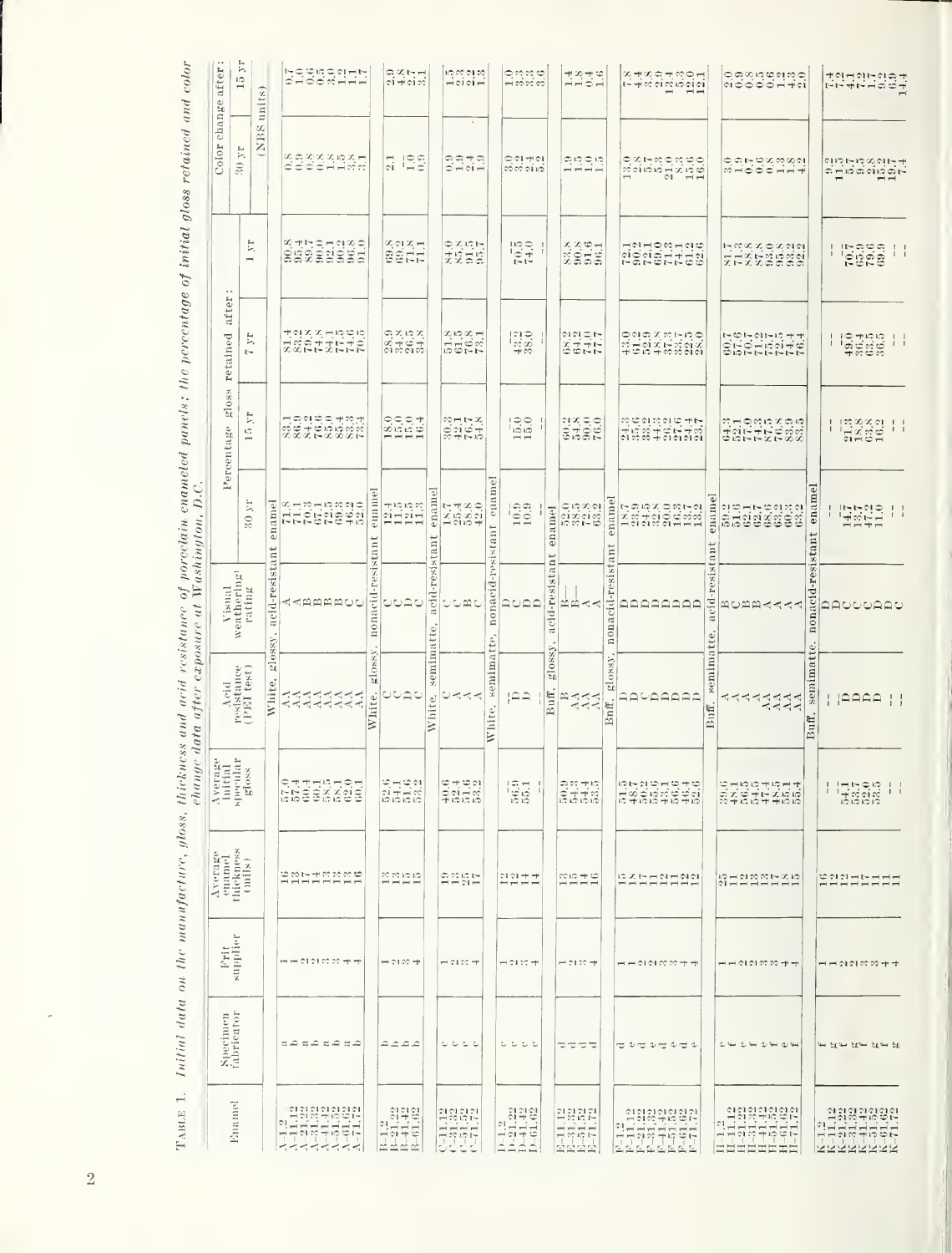|                      | agine de aixe<br>algebra                                       |                                       |          |  | ic Horesterio<br>Mal Horesterio         |                 |                   |             |  | ိတ်း– စိတ်ဆိုတ်မှာ မလို<br>လက်လို့ ရေးလိုက်ပေးပို့<br>လက်လို့                                                                                                                                                                                                                                                       |                    |  |  | steat-come<br>HighlenHHz<br>SH                                                                                                                                                                                                 |                  |          |  | sa de de de<br>Serio de de                                |                       |        |  | - 이후 박으우 22 개 개<br>- 이 디 리 카 카 인 인 이<br>- 디 푸                                                              | have<br>changes                                                                              |
|----------------------|----------------------------------------------------------------|---------------------------------------|----------|--|-----------------------------------------|-----------------|-------------------|-------------|--|---------------------------------------------------------------------------------------------------------------------------------------------------------------------------------------------------------------------------------------------------------------------------------------------------------------------|--------------------|--|--|--------------------------------------------------------------------------------------------------------------------------------------------------------------------------------------------------------------------------------|------------------|----------|--|-----------------------------------------------------------|-----------------------|--------|--|------------------------------------------------------------------------------------------------------------|----------------------------------------------------------------------------------------------|
|                      | せいりゅうてきてき                                                      |                                       |          |  | aor-Her-Ho<br>Saidheanac                |                 | $\frac{4.4}{22}$  |             |  | းဝိုက်ပေးပါ<br>ပြည်သူတို့                                                                                                                                                                                                                                                                                           |                    |  |  | sian dia dia 142<br>Na dia 142<br>Na dia 142                                                                                                                                                                                   |                  |          |  | HHQHQHHH<br>HHQHQHHH                                      |                       |        |  |                                                                                                            |                                                                                              |
|                      |                                                                |                                       |          |  | siredisse<br>assesser                   |                 | $86.6\,$          | $\,$ $\,$   |  | းရုံးရုံးရုံးရုံးရုံးရုံး<br>မြန်မာရေးရုံးရုံးရုံးရုံး                                                                                                                                                                                                                                                              |                    |  |  |                                                                                                                                                                                                                                |                  |          |  | er-oocman<br>amam-laba<br>r-ooccock                       |                       |        |  | e o zwinonie<br>prizidinie<br>prizidinie                                                                   | means that moderate                                                                          |
|                      | りてびこうじょう しょうせいきょう しょうしょう しょうせいしょう                              |                                       |          |  | <b>てきててきていていこう</b><br>ことでもますです。<br>ことです |                 | 70.3              |             |  | $\frac{1}{3}$ $\frac{1}{3}$ $\frac{1}{3}$ $\frac{3}{3}$ $\frac{3}{3}$ $\frac{3}{3}$ $\frac{3}{3}$ $\frac{3}{3}$ $\frac{3}{3}$ $\frac{3}{3}$ $\frac{3}{3}$ $\frac{3}{3}$ $\frac{3}{3}$ $\frac{3}{3}$ $\frac{3}{3}$ $\frac{3}{3}$ $\frac{3}{3}$ $\frac{3}{3}$ $\frac{3}{3}$ $\frac{3}{3}$ $\frac{3}{3}$ $\frac{3}{3}$ |                    |  |  |                                                                                                                                                                                                                                |                  |          |  | エジタクトのスの<br>ウオウウウガのボ<br>ねのストトのぬね                          |                       |        |  | ひとり エキのじり こうきょうしょう こうきょうきょう                                                                                | $\circ$<br>change,<br>$\mathfrak{g}$                                                         |
|                      | အို႕-၁၀၀၀၀၀<br>အဲဒီအိုးမိုးရွိခဲ့ပါ<br>အဲဒီအိုးမိုးရွိစ္ရွိခဲ့ |                                       |          |  | counted with<br>Septembers<br>Newspaper |                 | 86.3              | ł           |  |                                                                                                                                                                                                                                                                                                                     |                    |  |  | ၂၀၀၀- - ၁၀၀၀- - ၂၀၀၀- - ၁၀၀၀- - ၁၀၀၀- - ၁၀၀၀- - ၁၀၀၀- - ၁၀၀၀- - ၁၀၀၀- - ၁၀၀၀- - ၁၀၀၀- - ၁၀၀၀- - ၁၀၀၀- - ၁၀၀၀-<br>၁၀၀၀- - ၁၀၀၀- - ၁၀၀၀- - ၁၀၀၀- - ၁၀၀၀- - ၁၀၀၀- - ၁၀၀၀- - ၁၀၀၀- - ၁၀၀၀- - ၁၀၀၀- - ၁၀၀၀- - ၁၀၀၀- - ၁၀၀၀- - ၁၀၀၀- |                  |          |  |                                                           |                       |        |  | rono Hudri<br>  Hitles Hitle<br>  Esperanti                                                                | just beginning                                                                               |
| enamer               | - 10141-10044<br>- 1025000001-1<br>- 1025000001-1              | ename                                 |          |  | serenation<br>Storages<br>Storages      | ename           | 66.3              | $\mathsf I$ |  |                                                                                                                                                                                                                                                                                                                     | enam               |  |  |                                                                                                                                                                                                                                | ename            |          |  | キストーのののト<br>ののののようの<br>でののののサイ                            | enam                  |        |  | ာ<br>တက်ထိတ်ထိုးသို့<br>ပြီးပြီးပြီးပြီးပြီးပြီး                                                           | $\frac{9}{15}$<br>surface<br>surface                                                         |
| stant<br>acia-res    | বৰৰৰ¤¤¤ৰ                                                       | nonacid-resistant                     | UUAUUAAA |  |                                         | acid-resistant  | ದ⊂                |             |  | A                                                                                                                                                                                                                                                                                                                   | nonacid-resistant  |  |  | ідомикад                                                                                                                                                                                                                       | acid-resistant   |          |  | 再AABBBBB                                                  | -resistant<br>nonaeid |        |  | АААРАААА                                                                                                   |                                                                                              |
| <b>TIOSSY</b><br>rea | বৰ্ণৰব্ৰৰব্                                                    | <b>OSSY</b><br>$\overline{a}$<br>Red. |          |  |                                         | Red. semimatte, | AA                |             |  | ।्यननुन<br>सन्                                                                                                                                                                                                                                                                                                      | semimatte.<br>Red. |  |  | <b>Imoddoo</b>                                                                                                                                                                                                                 | glossy<br>Black, |          |  | বৰববৰৰৰৰ<br>ৰৰৰৰৰ ৰৰ                                      | glossy<br>Black       |        |  |                                                                                                            | in the enamel's surface, B means the enamel<br>yere changes have taken place in the enamel's |
|                      | renterente<br>Netonomi<br>Renterente                           |                                       |          |  |                                         |                 | 55.4              |             |  | ၂၀) ၁ ၁ ၂ (၁ )<br>၂၀) ၁ ၁ (၁ ) (၁ )<br>၂၀) ၁ ၁ (၁ )                                                                                                                                                                                                                                                                 |                    |  |  |                                                                                                                                                                                                                                |                  |          |  | e e contre e contre<br>Contre e contre<br>Contre e contre |                       |        |  | さんかんしょうせい こうこうしょう こうきょうきょう                                                                                 |                                                                                              |
|                      | onnenann                                                       |                                       |          |  | nnummen                                 |                 | $\frac{110}{110}$ |             |  | $\begin{array}{c} 1 \rightarrow 0 \rightarrow 0 \\ 1 \rightarrow 0 \rightarrow 0 \rightarrow 0 \rightarrow 0 \end{array}$                                                                                                                                                                                           |                    |  |  | ncareannia                                                                                                                                                                                                                     |                  |          |  | HanaxH∞oc                                                 |                       |        |  | ∞큐너움∞≌나큐                                                                                                   | se.<br>change<br>apparent chang<br>and D means                                               |
|                      | ㅋㅋ의의유3하쿠쿠                                                      |                                       |          |  | ਜਜ਼ਨ≀ਨ≀ਨ∵ਚਾਜ                            |                 |                   |             |  | 正正皇皇帝帝朝皇                                                                                                                                                                                                                                                                                                            |                    |  |  | 玉王의의유유부                                                                                                                                                                                                                        |                  |          |  | ਜਜ਼ਾ⊙ 10000 ⇔ 41                                          |                       |        |  | 土土오오유유부                                                                                                    | enamel's surface.<br>$\overline{n}$<br>means                                                 |
|                      | ヒュロ ロコ ココ                                                      |                                       |          |  | れよれはほよれま                                |                 |                   |             |  | <b>にーにーにー</b> にー                                                                                                                                                                                                                                                                                                    |                    |  |  | amamama                                                                                                                                                                                                                        |                  |          |  | 医异蛋白白白白                                                   |                       |        |  | <b>Aaaaaaa</b>                                                                                             | ∢<br>$\sigma$<br>rating<br>in the                                                            |
|                      |                                                                |                                       |          |  | anasasan<br>HHREFFFFFFF<br>ZZZZZZZZ     |                 |                   |             |  |                                                                                                                                                                                                                                                                                                                     |                    |  |  | XXXXXXXXX                                                                                                                                                                                                                      |                  | FFFFFFFF |  |                                                           |                       | レンシンレン |  | $\begin{array}{ c c c c c c } \hline 2 & 1233446222 \\ 111334462221 \\ 111134446221 \\ \hline \end{array}$ | visual<br>place<br>taken<br>≺<br>u,                                                          |

 $\sqrt{3}$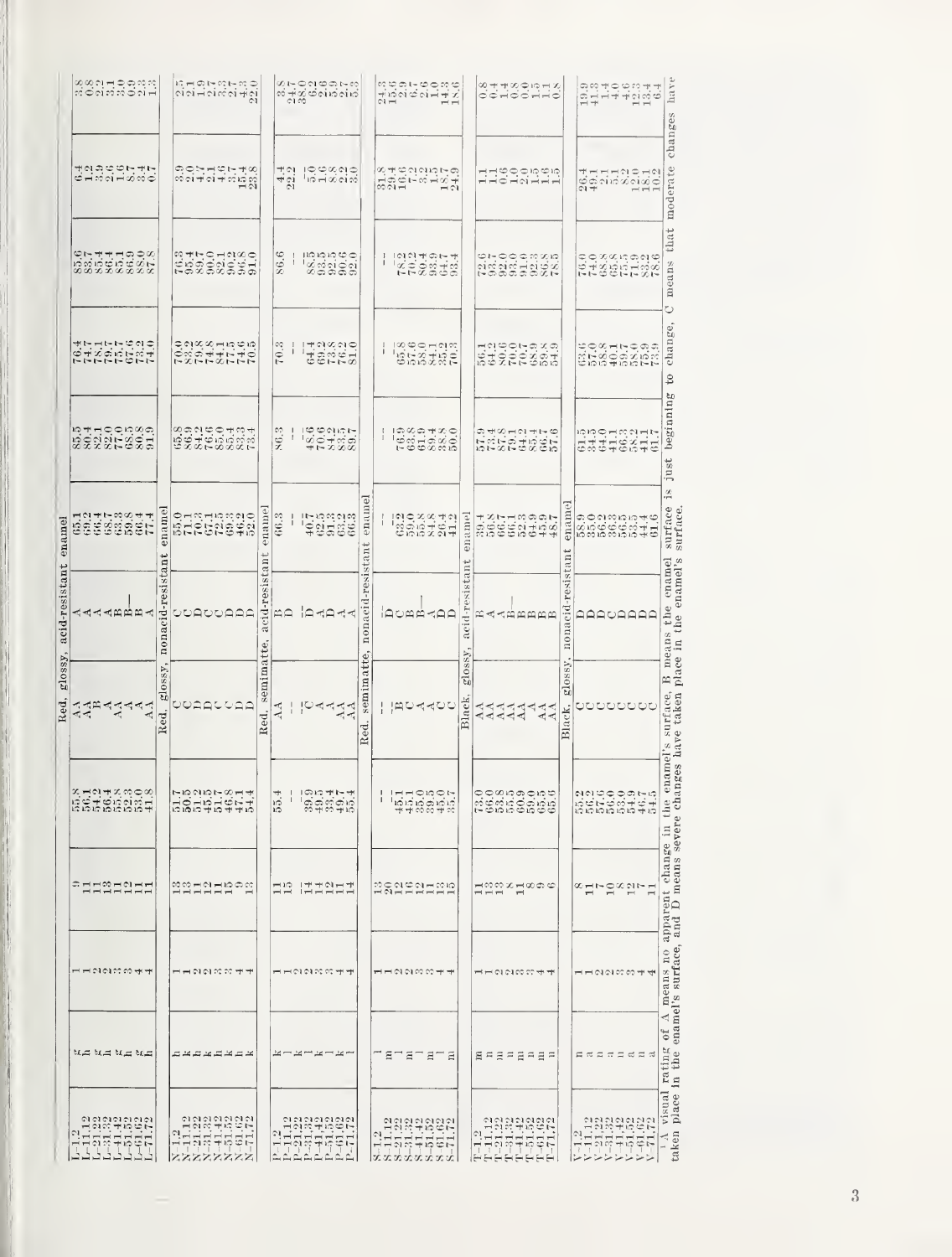In 1947, 13 additional enamel types were added to this test program. The 4 frit companies and the Enameled-Metals Section at the National Bureau of Standards supplied and fabricated these additional panels. Again differences in the enamels made by the different producers probably re sulted in 29 somewhat different enamels as indicated in table 2. The weathering results of the enamels added to this test in 1947 are also in cluded in this report. This is the first published report on these 29 enamels.

#### 2.2. Description and Methods of Mounting Enameled Panels

The panels, which were 1-ft. (30.48-cm) square, were fabricated of  $16$ -gage (nominally  $0.057$ -in. or 0.15-cm) enameling grade steel and had 1-in (2.54-cm) box-flanged edges. The flange of the lower side had a  $\frac{1}{2}$ -in (1.27-cm) downward extension parallel to the face of the panel. Two clips made of 1-in (2.54-cm) strap steel were welded to the top flange so as to extend downward. The clips and the lower flange extension fitted into 18-gage (nominally 0.048-in or 0.12-cm) galvanized-iron channels, that were firmly attached to

the supporting racks. The crevices between the specimens were not caulked but were left open to facilitate removal of the panels during periods of inspection.

The supporting racks were constructed of 3/16-in (0.48-cm) thick angle iron, and after priming, were painted periodically with aluminum paint. Each rack was constructed to support 28 of the 1-ft (30.48-cm) square panels. The racks were placed on the roof of the Industrial Building at the National Bureau of Standards in Washington, D.C., and were held in place by weights placed on the bottoms of the racks. The racks faced south and the panels were exposed at 45° to the horizontal.

#### 2.3. Acid Resistance of Enamels

In 1937, the Porcelain Enamel Institute promulgated a citric acid spot test [4] to determine the acid resistance of porcelain enamels. The  $4 \times 6$ -in  $(10.16 \times 15.24$ -cm) laboratory specimens of the enamels included in this test were evaluated for acid resistance by this procedure. The acid resistance ratings for these enamels are

| Enamel                                  | Specimen<br>fabricator                                                                                                                                                                                                                                                                         | Frit<br>supplier                                               | Average<br>enamel<br>thickness<br>(mils)   | Average<br>initial<br>specular<br>gloss | Acid<br>resistance<br>(PEI test)     | Visual<br>weathering<br>rating <sup>1</sup>                   | Percentage<br>gloss<br>retained | Color change<br>(NBS units)      |
|-----------------------------------------|------------------------------------------------------------------------------------------------------------------------------------------------------------------------------------------------------------------------------------------------------------------------------------------------|----------------------------------------------------------------|--------------------------------------------|-----------------------------------------|--------------------------------------|---------------------------------------------------------------|---------------------------------|----------------------------------|
|                                         |                                                                                                                                                                                                                                                                                                |                                                                |                                            | Titanium white                          |                                      |                                                               |                                 |                                  |
| FA<br>CA<br>RA<br>PA                    | $\overline{2}$<br>1<br>3<br>4                                                                                                                                                                                                                                                                  | $\sqrt{2}$<br>$\overline{1}$<br>3<br>4                         | 16<br>9<br>8<br>10                         | 42.9<br>63.5<br>59.9<br>62.1            | B<br>AA<br>Α<br>A                    | B<br>Α<br>B<br>$\mathbf{A}$                                   | 91.8<br>64.1<br>64.2<br>64.0    | 0.52<br>0.88<br>1.11<br>0.47     |
|                                         |                                                                                                                                                                                                                                                                                                |                                                                |                                            | Acid-resistant ground coat, one coat    |                                      |                                                               |                                 |                                  |
| ${\rm FB}$<br>CB<br>RB<br>PB            | $\overline{2}$<br>$\mathbf{1}$<br>3<br>$\overline{4}$                                                                                                                                                                                                                                          | $\mathbf 2$<br>$\overline{1}$<br>$\boldsymbol{3}$<br>4         | 6<br>6<br>$\overline{4}$<br>$\overline{5}$ | 50.9<br>53.9<br>54.6<br>54.2            | ΑA<br>AA<br>ΑA<br>AΑ                 | $\, {\bf B}$<br>$\mathbf{B}$<br>$\, {\bf B}$<br>$\mathcal{C}$ | 59.9<br>58.0<br>59.9<br>69.4    | 2.71<br>1.94<br>1.26<br>4.23     |
|                                         |                                                                                                                                                                                                                                                                                                |                                                                |                                            | Acid-resistant ground coat, two coat    |                                      |                                                               |                                 |                                  |
| FC<br><b>CC</b><br>RC<br>PC             | $\overline{2}$<br>ī<br>3<br>$\overline{4}$                                                                                                                                                                                                                                                     | $\overline{2}$<br>$\mathbf{1}$<br>$\sqrt{3}$<br>$\overline{4}$ | $8\atop5$<br>9                             | 44.3<br>52.6<br>52.8<br>55.6            | $\mathbf{A}$<br>А<br>ΑA<br>AA        | $\mathbf{B}$<br>$\bar{B}$<br>B<br>B                           | 64.2<br>51.8<br>49.9<br>59.7    | 3.20<br>2.52<br>3.46<br>6.37     |
|                                         |                                                                                                                                                                                                                                                                                                |                                                                |                                            | Regular ground coat, one coat           |                                      |                                                               |                                 |                                  |
| $\rm FD$<br>CD<br>$\overline{RD}$<br>PD | $\sqrt{2}$<br>$\mathbf{1}$<br>3<br>4                                                                                                                                                                                                                                                           | $\sqrt{2}$<br>$\overline{1}$<br>$\sqrt{3}$<br>$\overline{4}$   | ರಿ ರು ರಾ<br>ನಿ                             | 49.6<br>49.4<br>51.6<br>51.8            | А<br>$\mathbf C$<br>C<br>A           | $\rm _D^C$<br>$\mathbb D$<br>$\mathcal{C}$                    | 67.4<br>31.9<br>36.1<br>88.6    | 8.81<br>29.16<br>30.40<br>11.19  |
|                                         |                                                                                                                                                                                                                                                                                                |                                                                |                                            | Regular ground coat, two                | coat                                 |                                                               |                                 |                                  |
| FE<br>CE<br>RE<br>PE                    | $\overline{2}$<br>$\mathbf{1}$<br>3<br>$\overline{4}$                                                                                                                                                                                                                                          | $\overline{2}$<br>$\mathbf{1}$<br>$\boldsymbol{3}$<br>4        | $\frac{7}{5}$<br>6                         | 51.1<br>52.4<br>50.7<br>51.4            | А<br>$\mathbf C$<br>$\mathbf C$<br>B | $\mathbf C$<br>Đ<br>$\mathbb D$<br>C                          | 66.2<br>63.4<br>41.0<br>62.9    | 10.46<br>41.45<br>32.33<br>19.64 |
|                                         |                                                                                                                                                                                                                                                                                                |                                                                |                                            | Antimony matte                          |                                      |                                                               |                                 |                                  |
| FF                                      | $\overline{2}$                                                                                                                                                                                                                                                                                 | $\mathbf{2}$                                                   | 16                                         | 17.7                                    | $\Lambda$                            | $\mathbf{D}$                                                  | 68.8                            | 2.26                             |
|                                         |                                                                                                                                                                                                                                                                                                |                                                                |                                            | Titanium matte                          |                                      |                                                               |                                 |                                  |
| CG                                      | $\mathbf{1}$                                                                                                                                                                                                                                                                                   | $\mathbf{1}$                                                   | 11                                         | 54.9                                    | $\overline{B}$                       | $\mathbf{B}$                                                  | 63.5                            | 1.14                             |
|                                         |                                                                                                                                                                                                                                                                                                |                                                                |                                            | Low fired, 1300 °F                      |                                      |                                                               |                                 |                                  |
| <b>CH</b><br>PH                         | $\mathbf{1}$<br>$\overline{4}$                                                                                                                                                                                                                                                                 | $\mathbf{1}$<br>$\overline{4}$                                 | 10<br>9                                    | 42.9<br>65.2                            | $\mathbb{D}$<br>$\mathbf{D}$         | $\overline{D}$<br>$\mathbf{D}$                                | 41.9<br>28.4                    | 13.31<br>9.50                    |
| $\rm{FK}$                               | $\overline{2}$                                                                                                                                                                                                                                                                                 | $\mathbf{2}$                                                   | 16                                         | Antimony matte<br>14.1                  | $\Lambda$                            | $\mathbf C$                                                   | 67.6                            | 10.91                            |
|                                         |                                                                                                                                                                                                                                                                                                |                                                                |                                            | Ground coat with silica added           |                                      |                                                               |                                 |                                  |
| LN                                      | 5                                                                                                                                                                                                                                                                                              | $\overline{5}$                                                 | $\overline{4}$                             | 49.1                                    | AA                                   | $\mathbf{B}$                                                  | 67.8                            | 2.18                             |
|                                         |                                                                                                                                                                                                                                                                                                |                                                                |                                            | Red. semi-gloss                         |                                      |                                                               |                                 |                                  |
| PM                                      | $\overline{4}$                                                                                                                                                                                                                                                                                 | $\overline{4}$                                                 | 16                                         | 53.8                                    | $\Lambda$                            | $\mathbf B$                                                   | 60.9                            | 4.22                             |
|                                         |                                                                                                                                                                                                                                                                                                |                                                                |                                            | $A-31$                                  |                                      |                                                               |                                 |                                  |
| NR<br>LH                                | $\overline{5}$                                                                                                                                                                                                                                                                                 | $\overline{5}$                                                 | 3<br>9                                     | 52.5                                    | $\overline{AA}$                      | $\mathbf D$<br>$\bar{\mathbf{B}}$                             | 53.7                            | 4.57<br>1.18                     |
|                                         | <sup>1</sup> A visual rating of A means no apparent change in the enamel's surface, B means the enamel surface is just beginning to<br>change, C means that moderate changes have taken place in the enamel's surface, and D means severe changes have taken place<br>in the enamel's surface. |                                                                |                                            |                                         |                                      |                                                               |                                 |                                  |

Table 2. Summary of initial data and gloss and color-difference after 23 years' exposure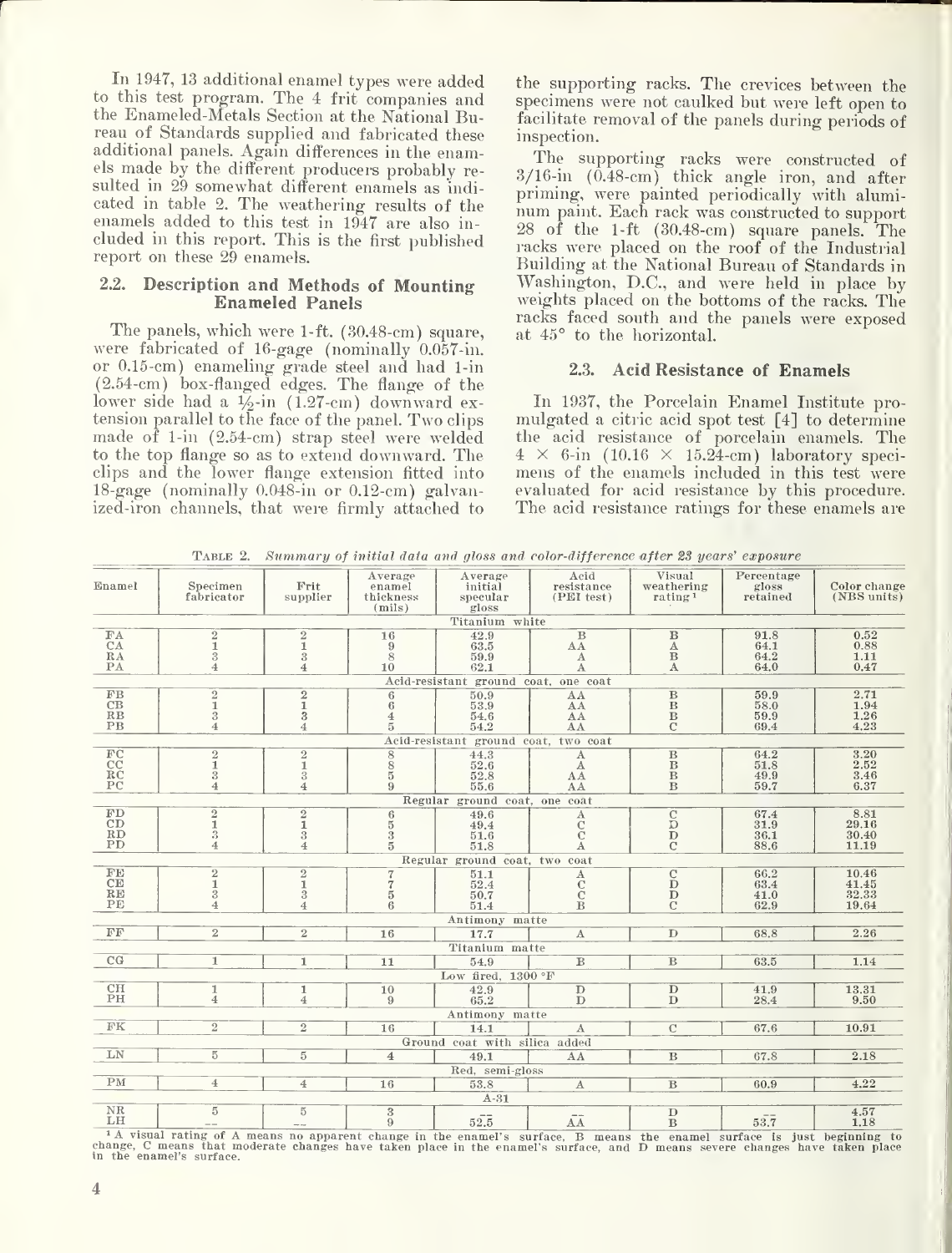presented in tables <sup>1</sup> and 2. Enamels with AA and A acid-resistance ratings are considered to be acid-resistant, while the enamels with B, C, or D ratings are considered nonacid-resistant.

#### 2.4. Enamel Thickness

The enamel thickness was measured with a magnetic thickness gage at two locations on the stored panels. The average of these two readings is given to the nearest mil  $(0.001 \text{ in or } 0.025 \text{ mm})$ in tables <sup>1</sup> and 2.

#### 3. Results

#### 3.1. Cleaning of Panels

At the beginning of this test, it was planned to clean the panels before each inspection with a one percent solution of trisodinm phosphate on a soft cellulose sponge, followed by successive rins ing with distilled water, tap water, and alcohol. This cleaning procedure cleaned the panels after <sup>1</sup> and 7 years' exposure but it did not clean them at three of the  $\overline{4}$  exposure sites after 15 years' exposure. Therefore all the panels were scoured with a commercial scouring agent at the beginning of the 15-year inspection.

The procedure adopted to clean the panels prior to the 30-year inspection was a combination and modification of the two techniques outlined above. The panels were scoured with calcium carbonate (a mild abrasive) on a sponge that had been moistened with a one percent solution of tri sodium phosphate. The panels were then rinsed successively with tap water, distilled water, and alcohol. This procedure removed the visible dirt from almost all of the panels. A few of the matte panels retained some dirt, but the amount of dirt retained did not appear to affect the gloss or color measurements.

#### 3.2. Visual Observations

a. Comparison with Stored Panels

Following cleaning, the exposed panels were compared with the stored panels for changes in gloss and color. The exposed panels that did not appear to have changed were given a visual rat ing of A, those that showed only a slight change were given a visual rating of B, those that showed readily noticeable changes were given a visual rating of C, and those that showed ex treme changes were given a visual rating of D. These ratings for all enamels in the test are presented in tables  $1$  and  $2$ . The enamels with visual ratings of either A or B should be acceptable to the user while enamels with visual ratings of C or D would probably prompt complaints since the changes in these enamels were readily apparent.

Tables 3 and 4 summarize the visual ratings of the enamels with different acid-resistance ratings.

TABLE 3. Comparison of visual weathering rating with the enamel's acid resistance rating for enamels exposed 30 years

|                  | Acid resistance |     |  |  |         |  |  |  |  |  |  |
|------------------|-----------------|-----|--|--|---------|--|--|--|--|--|--|
| Visual<br>rating |                 |     |  |  | ------- |  |  |  |  |  |  |
|                  | 15              | --- |  |  |         |  |  |  |  |  |  |
|                  |                 |     |  |  |         |  |  |  |  |  |  |
|                  |                 |     |  |  |         |  |  |  |  |  |  |
|                  |                 |     |  |  |         |  |  |  |  |  |  |

TABLE 4. Comparison of visual weathering rating with the enamel's acid resistance rating for enamels exposed only 23 years

| Visual | and the following company and company to the standard property | Acid resistance |  |
|--------|----------------------------------------------------------------|-----------------|--|
| rating |                                                                |                 |  |
|        |                                                                |                 |  |
|        |                                                                |                 |  |
|        |                                                                |                 |  |
|        |                                                                |                 |  |

Although there are some exceptions, the trend is for enamels with good acid resistance to have good weather resistance as indicated by the visual ratings.

b. Corrosion Protection

Following the visual rating, the panels were inspected for evidence of corrosion on the face of the panel. Corrosion of the base metal was noted on the face of only one enamel (panels  $A-71$  and  $A-72$ ) that had been exposed for 30 years. This corrosion occurred in what appeared to be large fishscale-type spalls. When the panel was turned over, it was noted that the enamel coverage on the back was poor and the back of the panel was severely corroded. The fishscale type fractures on the front of the panels occurred over severely corroded sections on the back of the panels. Corrosion and spalling similar to this was observed at Atlantic City after 7 years' ex posure and at Lakeland and St. Louis after 15 years' exposure. In the 15-year report [3] it was hypothesized that hydrogen originating from the action of condensed moisture on the unprotected metal was the probable cause of this spalling. The hydrogen diffused through the metal and generated enough pressure to rupture the enamel on the face side of the panel. If this is indeed true, then it is important to have good coverage on the back of the panels as well as on the front if there is any possibility of moisture, either from occasional rain leaks or from the humidity inside the building, contacting the back of poorly coated panels.

Five of the enamels exposed in 1947 (23 years' exposure) showed rust on the face of the panels. Three of these enamels (CD, RD, and CH) were enamels with poor acid resistance and would not normally be considered for outdoor applications. However, the remaining two enamels  $\tilde{R}A$  and  $FF$ showed rust around pinhole-type defects and indicated a definite need for continuous coatings to be applied when the enamels are to be used in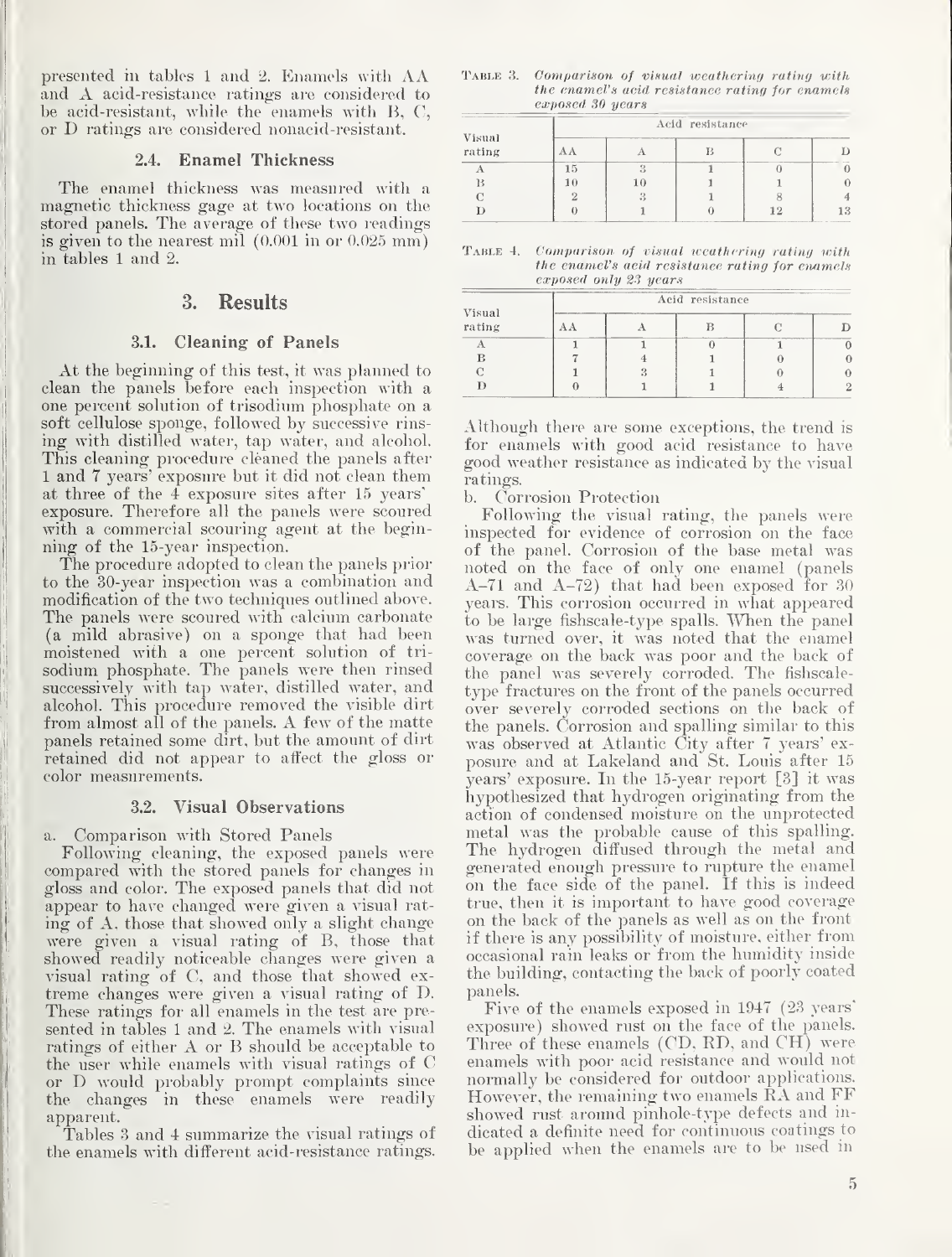outdoor exposures. This finding is particularly significant when it is realized that only one of 96 of the original enamels exposed in 1939 rusted while 5 of only 29 of the enamels exposed in 1947 rusted. This indicates that the thicker enamels (average thickness 13 mils) originally included in this test did a much better job of protecting the base metal from corrosion than did the newer enamels that had an average thickness of only 8 mils.

#### 3.3. Gloss Retention

The 45° specular gloss was measured at four orientations at 90° to each other near the center of each panel. This procedure varied slightly from that used previously when the gloss was measured at two locations on the panel. The gloss data are expressed as the percentage of the initial gloss retained after exposure and they are pre sented in tables 1 and  $\hat{2}$ . The initial gloss values are also reported in tables <sup>1</sup> and 2.

It is of interest to observe how acid-resistant and nonacid-resistant enamels weather with time.<br>
These results are illustrated in figure 1 for the enamels exposed in 1939. The data in figure 1 These results are illustrated in figure <sup>1</sup> for the enamels exposed in 1939. The data in figure <sup>1</sup>



FIGURE 1. Effect of exposure time on the gloss retention of porcelain enamels on steel.

indicate that the rate of gloss loss is greatest during the first 7 years' exposure for both acid and nonacid-resistant enamels. However, the nonacidresistant enamels lose more gloss during the first seven years' exposure than the acid-resistant enamels. The apparent increase in gloss of the acid-resistant enamels at 15 years is probably caused by the scouring treatment given these enamels at that time. There are two possible ways in which the scouring could increase the enamel's gloss: (a) a thin film that reduced the gloss might have been removed by scouring, or (b) the scouring may have polished the surface.

Since this is the first inspection of the enamels exposed in 1947, the average percentage gloss retained for the acid-resistant and the nonacidresistant enamels is given below

Acid-resistant enamels \_\_\_\_\_\_\_\_\_\_ 63.5 Nonacid-resistant enamels \_\_\_\_\_\_\_\_ 51.2

Again it can be seen that the acid-resistant enamels have better gloss retention than the nonacid-resistant enamels.

#### 3.4. Color Change

The color-change data<sup>4</sup> in tables 1 and 2 indicate the color change between the stored panels and the exposed panels. The color change was in dicated in this way because color difference meters [5] were not readily available at the beginning of this test program so it was not possible to measure the initial color values on the exposed panels. The color change data are shown as a function of time and of acid resistance in figure 2.



FIGURE 2. Effect of exposure time on the color retention of porcelain enamels on steel.

The difference between the acid- and nonacidresistant enamels is more pronounced for color difference than it is for gloss retention of these same enamels as indicated by the greater separation of the two sets of curves. The enamels appear to have lost color gradually over the entire exposure period, but because of the lack of color change data during the early years of exposure any more rapid color change that may have oc curred during this period was not observed.

Again the only color-difference data for the enamels exposed in 1947 is after 23 years' ex posure. These data are presented in table 2. The average color differences for the acid- and nonacid-resistant enamels are given below:

Acid-resistant enamels \_\_\_\_\_\_\_\_ 4.2 NBS units Nonacid-resistant enamels ----- 19.2 NBS units

It must be remembered that these are average values and some nonacid-resistant enamels have gloss and color retentions as high or higher than some of the acid-resistant enamels. This is illus-

<sup>\*</sup> The color difference parameters, L (lightness-darkness), a (red-green), and <sup>b</sup> (vellow-blue) were measured with a color difference meter. The color change, in NBS Units, was calcu- lated by the following formula :



where L is 10  $\sqrt{Rd}$ <br>and Rd is the 45°,0° luminous daylight reflectance.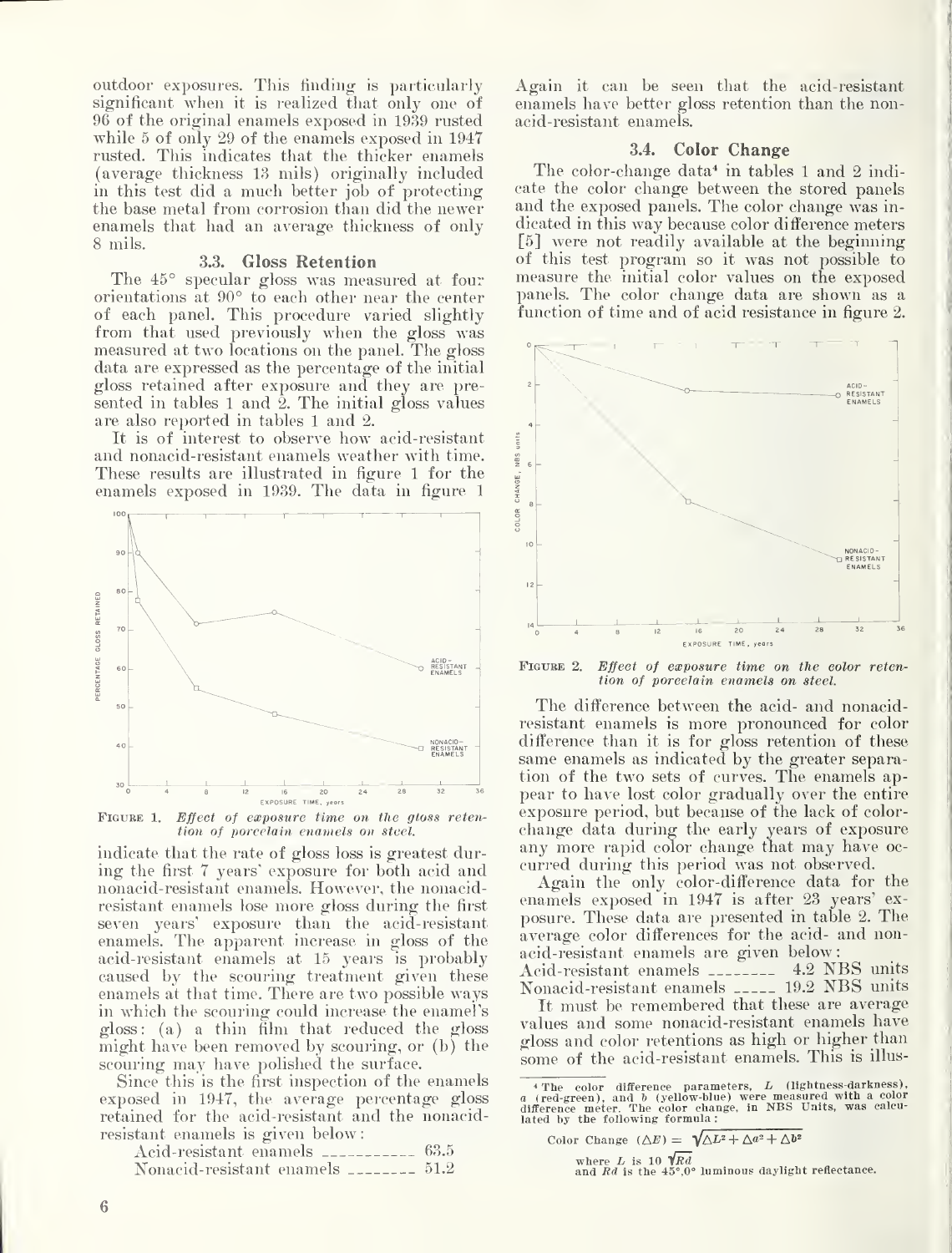

FIGURE 3. Color change after 30 years' exposure for enamels with different acid resitance ratings.

trated for color change of the enamels exposed in 1939 in figure 3.

#### 4. Discussion

The goals of this test are to determine the durability of porcelain enamels on exposure to outdoor weathering, and to develop or evaluate laboratory tests to predict this durability. The results of this inspection indicate that, in general, the enamels with good acid resistance had good weather resistance after 30 years' exposure at Washington, D.C. The weather resistance was evaluated either visually by comparison of ex posed panels with stored panels or by measured changes in gloss and color of the exposed panels. Subsequent weathering studies [6,7] have indicated that enamels exposed at different locations often weather at different rates. Therefore, the weather resistance of porcelain enamels exposed at sites other than Washington may vary from the results given in this report.

One significant finding of this inspection was the increased percentage of enamels that failed to protect the substrate from corrosion when the enamels were applied in one or two coats (average total thickness 8 mils) instead of three or more coats (average total thickness 13 mils). This indicates that extreme care must be given to the application of porcelain enamel to assure complete coverage of the base metal. This will be more and more important as the porcelain enamel is applied in thinner coatings.

#### 5. Future Exposure Testing of These Enamels

In the past [1,2, and 3] these enameled panels have been inspected and returned to the exposure racks on the Industrial Building in Washington, p.C. for additional exposure. Since the primary interest in this program is to determine the durability of porcelain enamels, it has been decided to re-expose only those enamels which received a visual rating of either  $\Lambda$  or B, (very little change in the porcelain enamel surface after exposure). These enamels will be placed on new exposure racks at the current location of the National Bureau of Standards, Gaithersburg, Maryland. The next inspection of these enamels is tentatively scheduled for 1986 after a cumulative exposure period of 45 years.

#### 6. Summary

After 30-years' exposure at Washington, D.C, it can be said that

- (1) All the glossy and semimatte porcelain enamels in this test were easy to clean.
- (2) The porcelain enamel protected the base metal from corrosion if the initial cover age on both the front and back of the panel was complete.
- (3) Both the visual appearance, and the aver age color and gloss retention correlated quite well with the enamel's acid resistance.
- (4) The majority of enamels with good acid resistance showed only barely perceptable changes in gloss and color.

Similar statements can be made for the 29 enamels that were added to this test program in 1947 and have been exposed for 23 years in Washington, D.C.

#### 7. References

- [1] Harrison, W. N., and Moore, D. G., Weather Resist- ance of Porcelain Enameled Iron Structural Units, .1. Research, NBS 28, 735 (1942) RP1476.
- [2] Harrison, W. N., and Moore, D. G., Weather Resist ance of Porcelain Enamels Exposed for Seven Years, J. Research, NBS 42, <sup>43</sup> (1949) RP 1949.
- [3] Moore, D. G., and Harrison, W. N., Fifteen-Tear Exposure Test of Porcelain Enamels, NBS Building Materials and Structures Report 148 (1957).  $\blacksquare$
- [4] Test for Acid Resistance of Porcelain Enamels, PEI Bulletin T-21, Porcelain Enamel Institute, 1900 L St., N.W., Washington, D.C. 20036, 1962.
- [5] Hunter, R. S., Photoelectric Color-Difference Meter, J. Opt. Soc. Am. 38, 661 (1948).
- [6] Rushmer. M. A., and Burdick, M. D., Weather Resistance of Porcelain Enamels: Effect of Exposure Site and Other Variables After Seven Years, Nat. Bur. Stand. (U.S.), Bldg. Sci. Ser. 4, 16 pages (May 1966).
- [7] Baker, M. A., <sup>1964</sup> Exposure Test of Porcelain Enamels on Aluminum, Three Year Inspection. Nat. Bur. Stand. (U.S.), Bldg. Sci. Ser. 29. 13 pages (April 1970).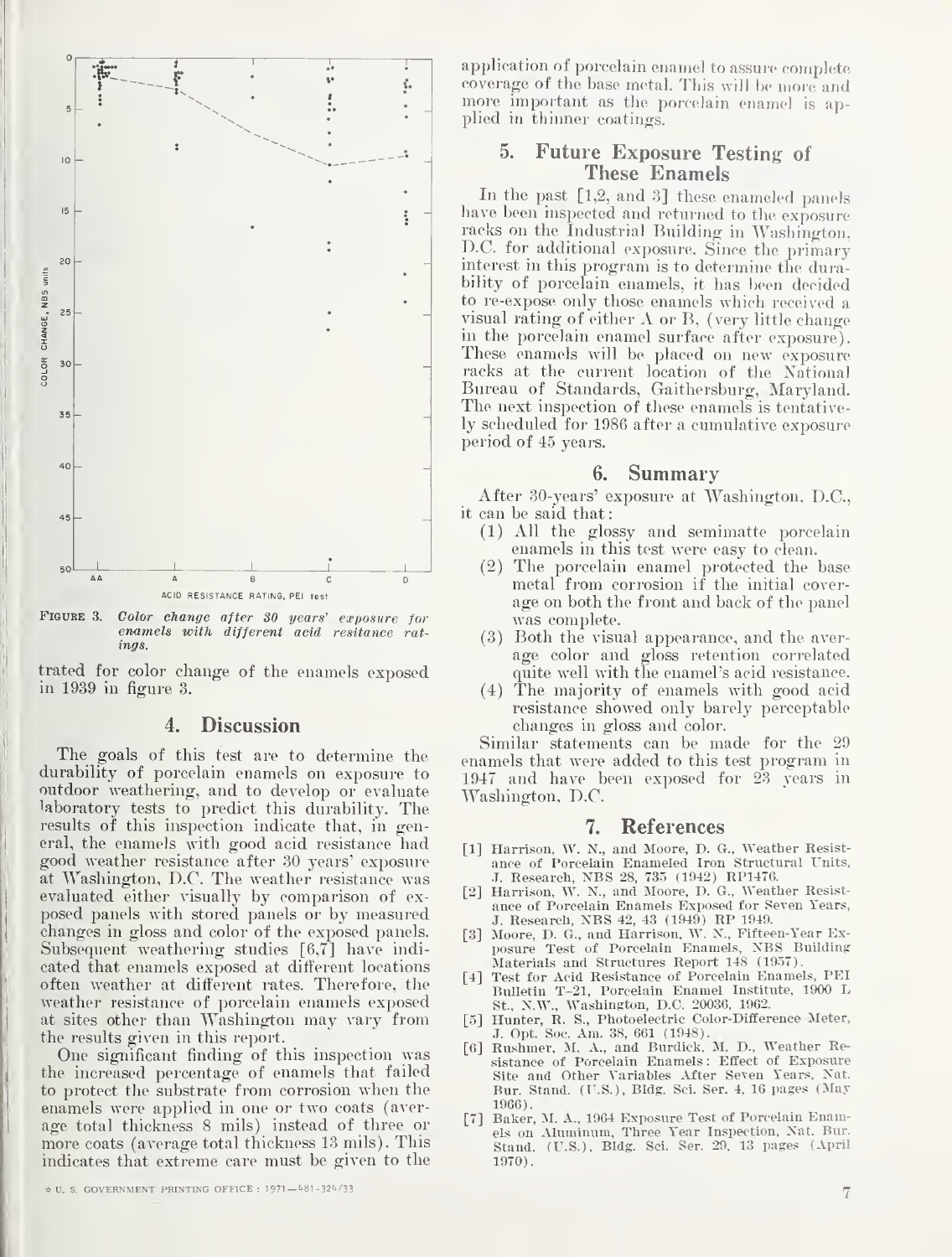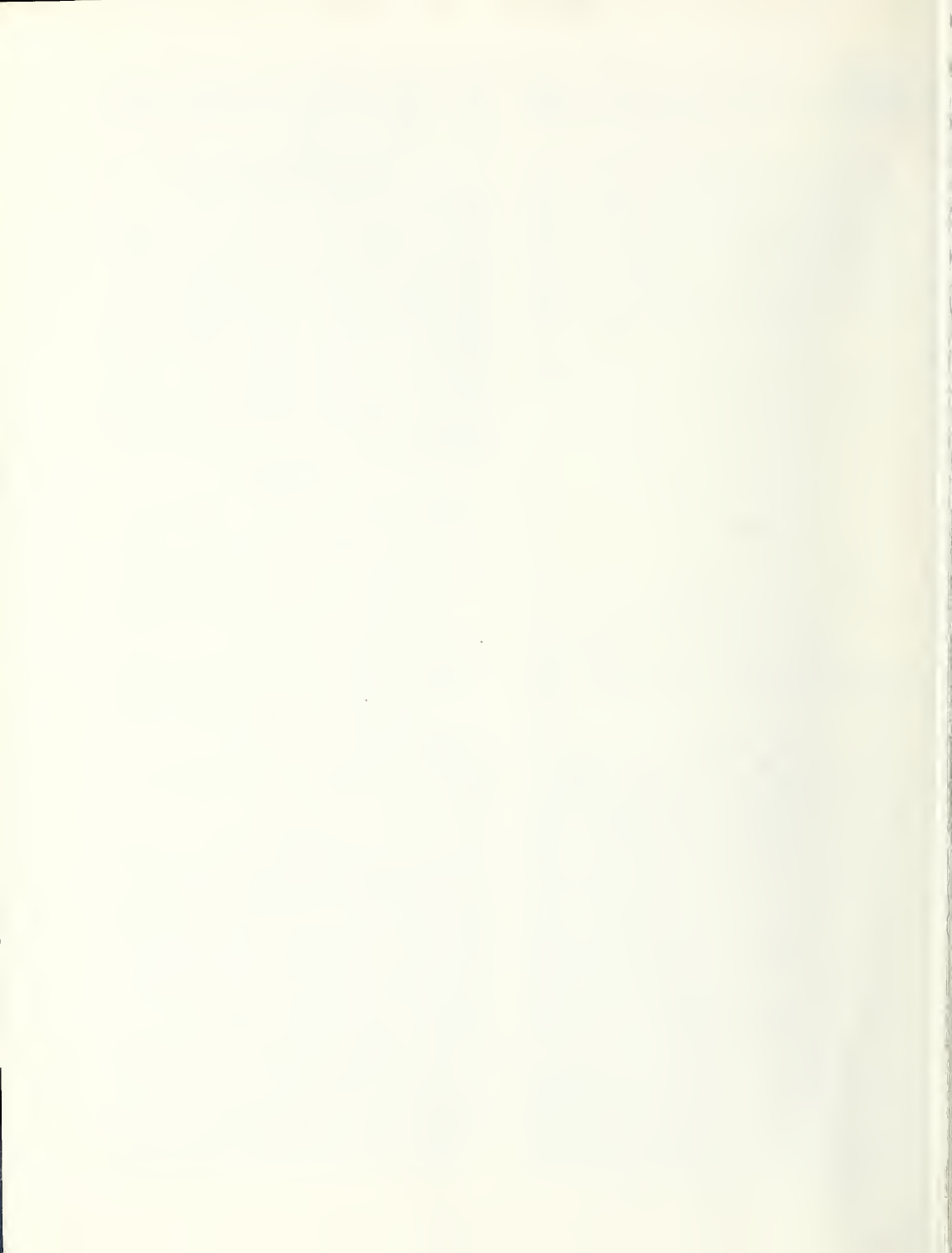| FORM NBS-114A (1-71)                                 |                                                                                                                                                                                                                                                                                                                                                                                                                                                                                                                |                                     |                        |                                 |
|------------------------------------------------------|----------------------------------------------------------------------------------------------------------------------------------------------------------------------------------------------------------------------------------------------------------------------------------------------------------------------------------------------------------------------------------------------------------------------------------------------------------------------------------------------------------------|-------------------------------------|------------------------|---------------------------------|
| U.S. DEPT. OF COMM.<br><b>BIBLIOGRAPHIC DATA</b>     | 1. PUBLICATION OR REPORT NO.                                                                                                                                                                                                                                                                                                                                                                                                                                                                                   | 2. Gov't Accession<br>No.           |                        | 3. Recipient's Accession No.    |
| <b>SHEET</b>                                         | NBS-BSS-38                                                                                                                                                                                                                                                                                                                                                                                                                                                                                                     |                                     |                        |                                 |
| 4. TITLE AND SUBTITLE                                |                                                                                                                                                                                                                                                                                                                                                                                                                                                                                                                |                                     | 5. Publication Date    |                                 |
|                                                      | 1939 Exposure Test of Porcelain Enamels on Steel                                                                                                                                                                                                                                                                                                                                                                                                                                                               |                                     |                        | August 1971                     |
| 30-Year Inspection                                   |                                                                                                                                                                                                                                                                                                                                                                                                                                                                                                                |                                     |                        | 6. Performing Organization Code |
| 7. AUTHOR(S)<br>M.A. Baker                           |                                                                                                                                                                                                                                                                                                                                                                                                                                                                                                                |                                     |                        | 8. Performing Organization      |
| 9. PERFORMING ORGANIZATION NAME AND ADDRESS          |                                                                                                                                                                                                                                                                                                                                                                                                                                                                                                                |                                     | 4216371                | 10. Project/Task/Work Unit No.  |
| WASHINGTON, D.C. 20234                               | NATIONAL BUREAU OF STANDARDS<br>DEPARTMENT OF COMMERCE                                                                                                                                                                                                                                                                                                                                                                                                                                                         |                                     | 11. Contract/Grant No. |                                 |
| 12. Sponsoring Organization Name and Address         |                                                                                                                                                                                                                                                                                                                                                                                                                                                                                                                |                                     |                        | 13. Type of Report & Period     |
| Porcelain Enamel Institute                           |                                                                                                                                                                                                                                                                                                                                                                                                                                                                                                                |                                     | FinaleReport           |                                 |
| 1900 L Street, N.W.                                  |                                                                                                                                                                                                                                                                                                                                                                                                                                                                                                                |                                     | $(1939 - 1970)$        |                                 |
| Washington, D.C. 20036                               |                                                                                                                                                                                                                                                                                                                                                                                                                                                                                                                |                                     |                        | 14. Sponsoring Agency Code      |
| <b>15. SUPPLEMENTARY NOTES</b>                       |                                                                                                                                                                                                                                                                                                                                                                                                                                                                                                                |                                     |                        |                                 |
| bibliography or literature survey, mention it here.) | The weather resistance of 192 porcelain enameled panels representing 14 enamel<br>types was evaluated after being exposed for 30 years at Washington, D.C.<br>direct correlation was found between the acid resistance and weather resistance<br>of the enamels tested. The porcelain enamel protected the base metal from<br>corrosion if the initial coverage was complete.<br>Similar evaluations and findings were made on 58 panels representing 13 enamel<br>types that were added to this test in 1947. |                                     |                        | A                               |
|                                                      | 17. KEY WORDS (Alphabetical order, separated by semicolons)                                                                                                                                                                                                                                                                                                                                                                                                                                                    |                                     |                        |                                 |
|                                                      | Acid resistance; color; gloss; porcelain enamel; weather resistance.                                                                                                                                                                                                                                                                                                                                                                                                                                           |                                     |                        |                                 |
| 18. AVAILABILITY STATEMENT                           |                                                                                                                                                                                                                                                                                                                                                                                                                                                                                                                | 19. SECURITY CLASS<br>(THIS REPORT) |                        | 21. NO. OF PAGES<br>9           |
| X UNLIMITED.                                         |                                                                                                                                                                                                                                                                                                                                                                                                                                                                                                                | UNCL ASSIFIED                       |                        |                                 |
| TO NTIS.                                             | FOR OFFICIAL DISTRIBUTION. DO NOT RELEASE                                                                                                                                                                                                                                                                                                                                                                                                                                                                      | 20. SECURITY CLASS<br>(THIS PAGE)   |                        | 22. Price                       |
|                                                      |                                                                                                                                                                                                                                                                                                                                                                                                                                                                                                                | <b>UNCLASSIFIED</b>                 |                        | 25 cents                        |

JSCOMM-DC 66244-P71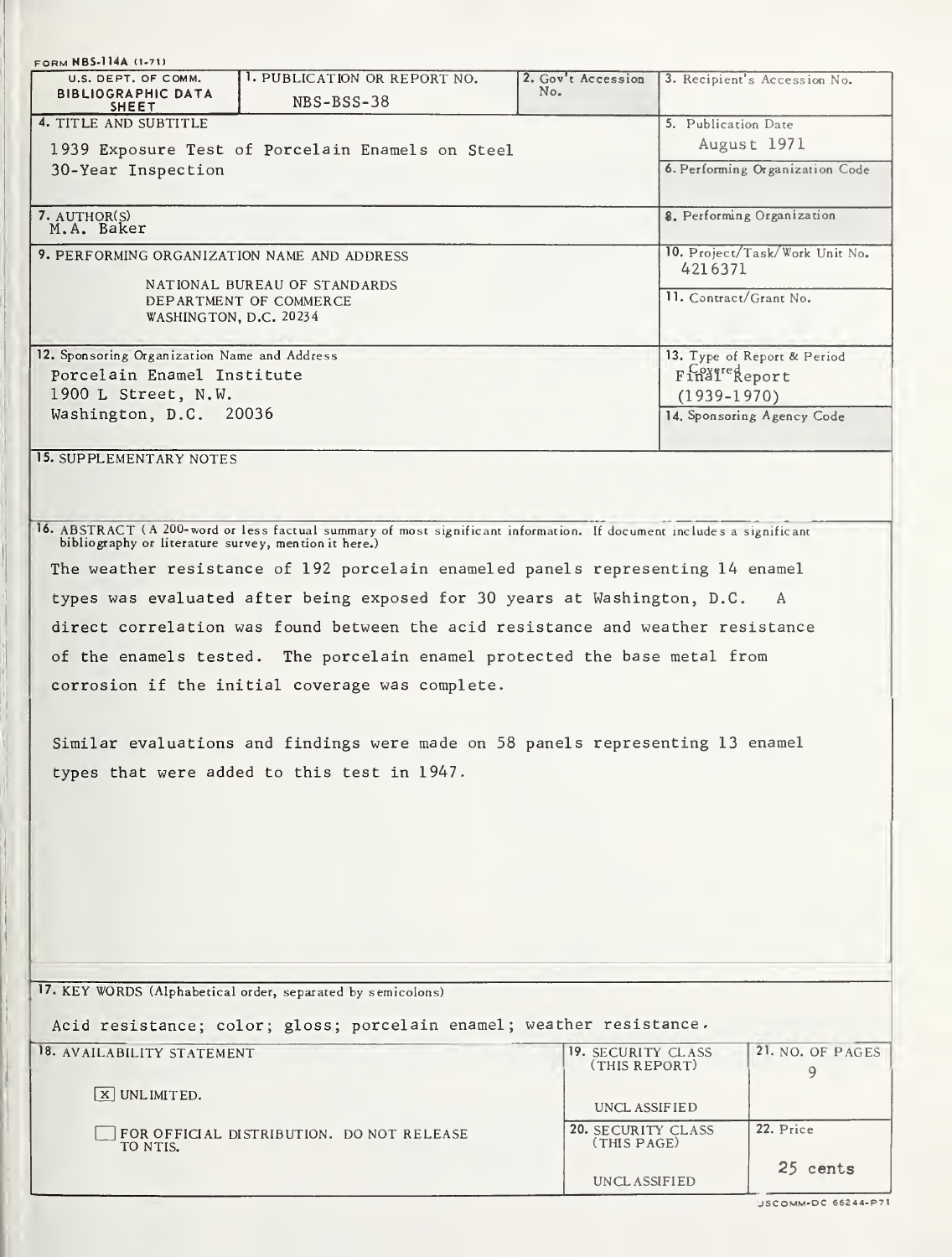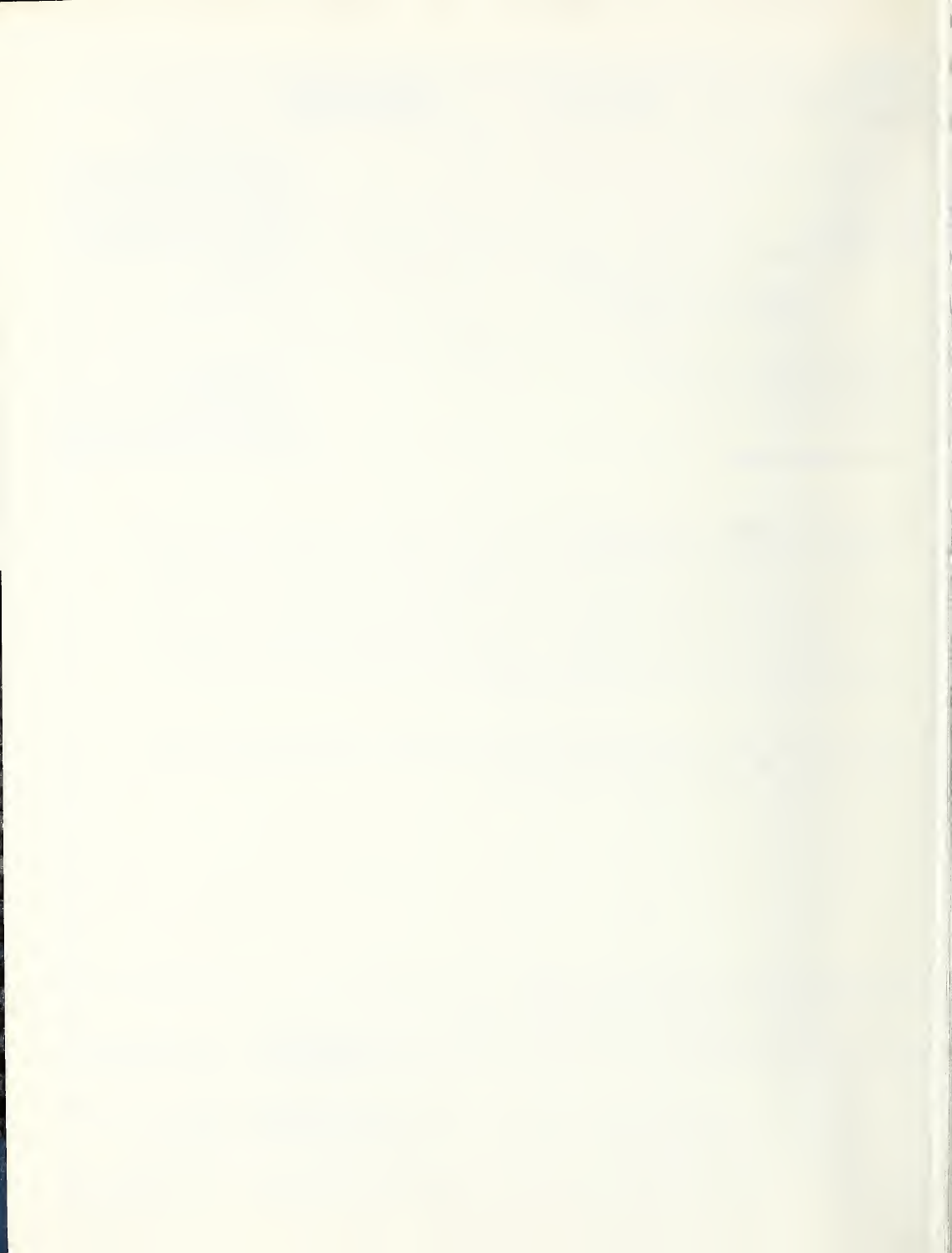### NBS TECHNICAL PUBLICATIONS

#### PERIODICALS

JOURNAL OF RESEARCH reports National Bureau of Standards research and development in physics, mathematics, chemistry, and engineering. Comprehensive scientific papers give complete details of the work, including laboratory data, experimental procedures, and theoretical and mathematical analyses. Illustrated with photographs, drawings, and charts.

Published in three sections, available separately:

#### • Physics and Chemistry

Papers of interest primarily to scientists working in these fields. This section covers a broad range of physical and chemical research, with major emphasis on standards of physical measurement, fundamental constants, and properties of matter. Issued six times a year. Annual subscription: Domestic, \$9.50; for eign, \$11.75\*.

#### • Mathematical Sciences

Studies and compilations designed mainly for the mathematician and theoretical physicist. Topics in mathematical statistics, theory of experiment design, numerical analysis, theoretical physics and chemistry, logical design and programming of computers and computer systems. Short numerical tables. Issued quarterly. Annual subscription: Domestic, \$5.00; foreign, \$6.25\*.

#### • Engineering and Instrumentation

Reporting results of interest chiefly to the engineer and the applied scientist. This section includes many of the new developments in instrumentation resulting from the Bureau's work in physical measurement, data processing, and development of test methods. It will also cover some of the work in acoustics, applied mechanics, building research, and cryogenic engineering. Issued quarterly. Annual subscription: Domestic, \$5.00; foreign, \$6.25\*.

#### TECHNICAL NEWS BULLETIN

The best single source of information concerning the Bureau's research, developmental, cooperative and publication activities, this monthly publication is designed for the industry-oriented individual whose daily work involves intimate contact with science and technology jor engineers, chemists, physicists, re search managers, product-development managers, and company executives. Annual subscription: Domestic, \$3.00; foreign, \$4.00\*.

\* Difference in price is due to extra cost of foreign mailing.

Order NBS publications from:

Superintendent of Documents Government Printing Office Washington, D.C. 20402

#### NONPERlODICALS

Applied Mathematics Series. Mathematical tables, manuals, and studies.

Building Science Series. Research results, test methods, and performance criteria of building materials, components, systems, and structures.

Handbooks. Recommended codes of engineering and industrial practice (including safety codes) de veloped in cooperation with interested industries, professional organizations, and regulatory bodies.

Special Publications. Proceedings of NBS conferences, bibliographies, annual reports, wall charts, pamphlets, etc.

Monographs. Major contributions to the technical literature on various subjects related to the Bureau's scientific and technical activities.

National Standard Reference Data Series. NSRDS provides quantitative data on the physical and chemical properties of materials, compiled from the world's literature and critically evaluated.

Product Standards. Provide requirements for sizes, types, quality and methods for testing various industrial products. These standards are developed cooperatively with interested Government and industry groups and provide the basis for common understanding of product characteristics for both buyers and sellers. Their use is voluntary.

Technical Notes. This series consists of communications and reports (covering both other agency and NBS-sponsored work) of limited or transitory interest.

Federal Information Processing Standards Publications. This series is the official publication within the Federal Government for information on standards adopted and promulgated under the Public Law 89-306, and Bureau of the Budget Circular A-86 entitled. Standardization of Data Elements and Codes in Data Systems.

Consumer Information Series. Practical information, based on NBS research and experience, covering areas of interest to the consumer. Easily understandable language and illustrations provide useful background knowledge for shopping in today's technological marketplace.

NBS Special Publication 305, Supplement 1, Publications of the NBS, 1968-1969. When ordering, include Catalog No. C13.10:305. Price \$4.50; foreign, \$5.75.